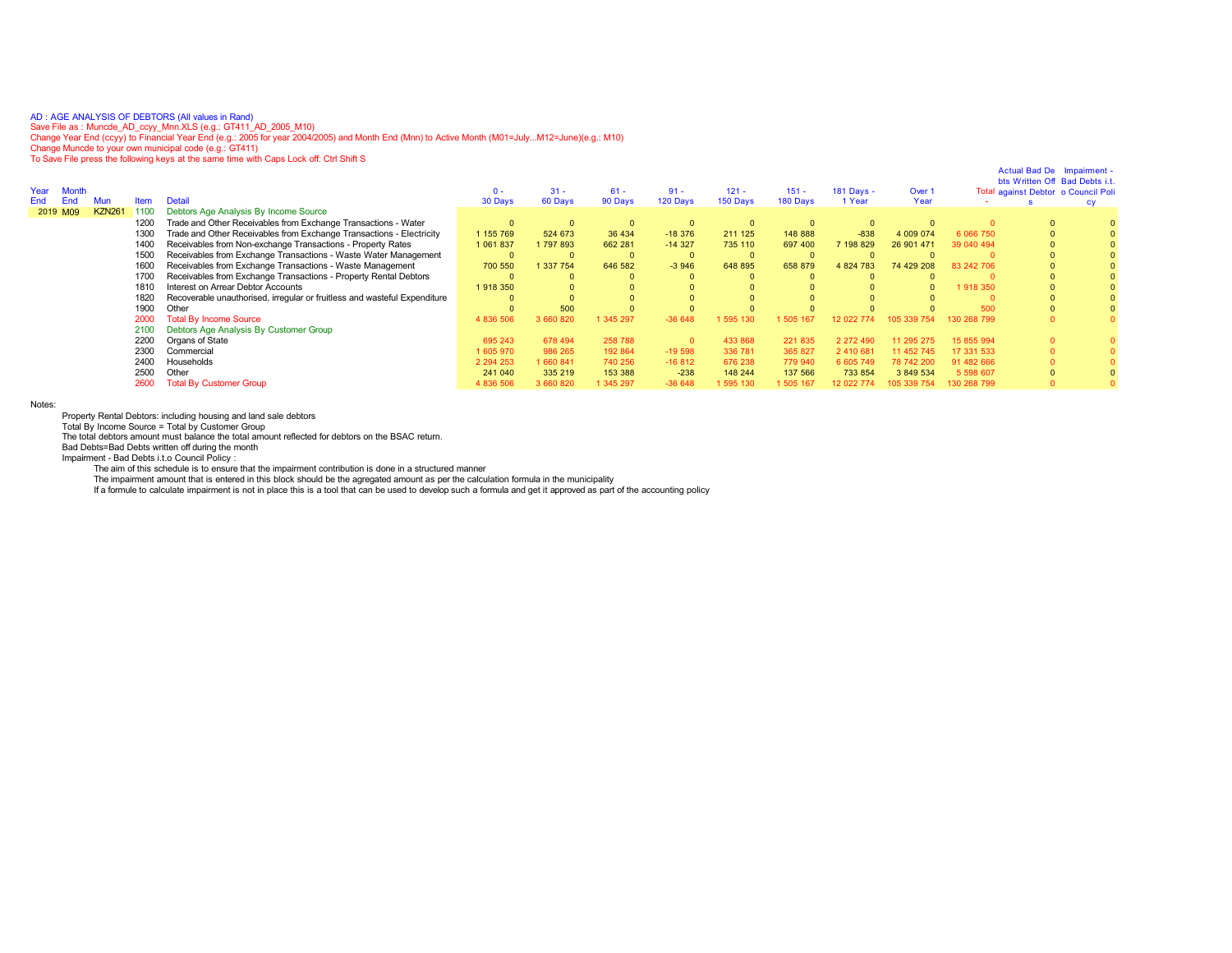### Year Month End

**2 0 1**

### End Mun **<sup>9</sup> M09 Mar KZN26 <sup>1</sup>**

### **Code Select Category for each block** Item Detail<br> **Code Select Category for each block** Item 1100 Debtor  $\mathbf{0}$  -3 0 D a y s 3 1 - 6 0 D a y s 6 1 - 9 0 D a y s 9 1 - 1 2 0 D a y s 1 2 1 - 1 5 0 D a y s 1 5 1 - 180 Days 1 8 1 D a y s - 1 Year Over 1 Year Actual Bad De Impairment<br>bts Written Off Bad Debts i.t.<br>Total against Debtor o Council Poli<br>council Poli bts Written Off Bad Debts i.t. cy 2227 National: Public Works 1100 Debtors Age Analysis By Income Source National: Public Works 1200 Trade and Other Receivables from Exchange Transactions - Water 0  $\sqrt{2}$  $\Omega$  $\sqrt{2}$  $\sqrt{2}$  $\sqrt{2}$  $\sqrt{2}$  $\sqrt{2}$  $\overline{0}$ 0  $\Omega$ National: Public Works 1300 Trade and Other Receivables from Exchange Transactions - Electricity  $\overline{0}$  $\sqrt{2}$  $\sqrt{2}$  $\sqrt{2}$  $\overline{0}$  $\mathbf{0}$  $\sqrt{2}$  $\sqrt{2}$  $\mathbf{0}$  $\sqrt{2}$  $\sqrt{2}$ National: Public Works 1400 Receivables from Non-exchange Transactions - Property Rates  $\overline{0}$  $\sqrt{2}$  $\Omega$  $\Omega$  $\Omega$  $\Omega$  $\mathbf{0}$  $\Omega$  $\mathbf{0}$  $\Omega$  $\Omega$ National: Public Works 1500 Receivables from Exchange Transactions - Waste Water Management  $\overline{0}$  $\Omega$  $\Omega$  $\Omega$  $\Omega$  $\Omega$  $\Omega$  $\Omega$  $\mathbf{0}$  $\overline{0}$  $\Omega$ National: Public Works 1600 Receivables from Exchange Transactions - Waste Management  $\sqrt{2}$  $\sqrt{2}$  $\Omega$  $\Omega$  $\sqrt{2}$  $\sqrt{2}$  $\sqrt{2}$  $\sqrt{2}$  $\mathbf{0}$  $\sqrt{2}$  $\Omega$ National: Public Works 1700 Receivables from Exchange Transactions - Property Rental Debtors 0 0  $\overline{0}$  $\overline{0}$  $\mathbf{0}$  $\mathbf{0}$  $\mathbf{0}$  $\overline{0}$  $\mathbf{0}$  $\mathbf{0}$  $\mathbf{0}$ National: Public Works 1810 Interest on Arrear Debtor Accounts  $\sqrt{2}$  $\sim$  $\sqrt{2}$  $\sqrt{2}$  $\sqrt{2}$  $\sqrt{2}$  $\sim$  $\sqrt{2}$  $\mathbf{0}$  $\sqrt{2}$  $\sqrt{2}$ 1820 Recoverable unauthorised, irregular or fruitless and wasteful Expenditure<br>1900 Cithor 0  $\sqrt{2}$  $\Omega$  $\Omega$  $\Omega$  $\Omega$  $\Omega$  $\Omega$  $\mathbf{0}$ 0  $\Omega$ National: Public Works 1900 Other  $\sqrt{2}$  $\sqrt{2}$  $\Omega$  $\sqrt{2}$  $\Omega$  $\sqrt{2}$  $\sqrt{2}$  $\sqrt{2}$  $\mathbf{0}$  $\sqrt{2}$  $\Omega$ National: Public Works<br>**Provincial: Public Works, Roads and Transport** 2000 20 Debtors Age Analysis By Income Source 0 0  $\sqrt{2}$  $\mathbf{0}$  $\mathbf{0}$  $\mathbf{0}$  $\mathbf{0}$  $\mathbf{0}$  $\mathbf{0}$  $\mathbf{0}$  $\mathbf{0}$ 2256 Provincial: Public Works, Roads and Transport 1100<br>Provincial: Public Works. Roads and Transport 1200 Provincial: Public Works, Roads and Transport 1200 Trade and Other Receivables from Exchange Transactions - Water  $\overline{0}$  $\sqrt{2}$  $\Omega$  $\Omega$  $\overline{0}$  $\sqrt{2}$  $\sqrt{2}$  $\sqrt{2}$  $\mathbf{0}$  $\overline{0}$  $\sqrt{2}$ Provincial: Public Works, Roads and Transport 1300 Trade and Other Receivables from Exchange Transactions - Electricity  $\Omega$  $\Omega$  $\Omega$  $\Omega$  $\Omega$  $\Omega$  $\Omega$  $\Omega$  $\sqrt{2}$  $\Omega$  $\Omega$ Provincial: Public Works, Roads and Transport 1400<br>Provincial: Public Works. Roads and Transport 1500 Receivables from Non-exchange Transactions - Property Rates  $\Omega$ 0  $\Omega$  $\Omega$  $\mathbf{0}$  $\mathbf{0}$  $\mathbf{0}$  $\theta$  $\mathbf{0}$  $\Omega$  $\mathbf{0}$ Provincial: Public Works, Roads and Transport 1500<br>Provincial: Public Works, Roads and Transport 1600 Receivables from Exchange Transactions - Waste Water Management  $\sqrt{2}$  $\sqrt{2}$  $\Omega$  $\Omega$  $\sqrt{2}$  $\sqrt{2}$  $\Omega$  $\sqrt{2}$  $\mathbf{0}$  $\sqrt{2}$  $\Omega$ Provincial: Public Works, Roads and Transport 1600<br>Provincial: Public Works, Roads and Transport 1700 Receivables from Exchange Transactions - Waste Management  $\sqrt{2}$  $\sqrt{2}$  $\Omega$  $\Omega$  $\Omega$  $\sqrt{2}$  $\sqrt{2}$  $\sqrt{2}$  $\mathbf{0}$  $\sqrt{2}$  $\Omega$ Provincial: Public Works, Roads and Transport 1700 Receivables from Exchange Transactions Christian Provincial: Public Works, Roads and Transport 1810 Interest on Arrear Debtor Accounts Receivables from Exchange Transactions - Property Rental Debtors  $\sqrt{2}$ 0  $\sqrt{2}$  $\sqrt{2}$  $\sqrt{2}$  $\mathbf{0}$  $\mathbf{0}$  $\sqrt{2}$  $\mathbf{0}$  $\sqrt{2}$  $\sqrt{2}$ Provincial: Public Works, Roads and Transport 1810<br>Provincial: Public Works, Roads and Transport 1820  $\sqrt{2}$  $\sqrt{2}$  $\Omega$  $\Omega$  $\Omega$  $\sqrt{2}$  $\sqrt{2}$  $\sqrt{2}$  $\mathbf{0}$  $\sqrt{2}$  $\Omega$ 1820 Recoverable unauthorised, irregular or fruitless and wasteful Expenditure<br>1900 Cither  $\overline{0}$  $\sqrt{2}$  $\Omega$  $\Omega$  $\Omega$  $\sqrt{2}$  $\Omega$  $\sqrt{2}$  $\mathbf{0}$  $\overline{0}$  $\Omega$ Provincial: Public Works, Roads and Transport 1900 Other<br>Provincial: Public Works, Roads and Transport 2000 Total By Income Source  $\sqrt{2}$  $\sqrt{2}$  $\Omega$  $\Omega$  $\Omega$  $\sqrt{2}$  $\Omega$  $\sqrt{2}$  $\mathbf{0}$  $\sqrt{2}$ 0 Provincial: Public Works, Roads and Transport 2000 Total By Income Source<br>
National: Rural Development and Land Reform 100 Debtors Age Analysis By Income Source  $\overline{0}$ 0  $\Omega$  $\Omega$  $\Omega$  $\mathbf{0}$  $\mathbf{0}$  $\mathbf{0}$  $\mathbf{0}$  $\mathbf{0}$  $\mathbf{0}$ 2228 National: Rural Development and Land Reform 1100<br>
National: Rural Development and Land Reform 1200 National: Rural Development and Land Reform 1200 Trade and Other Receivables from Exchange Transactions - Water  $\sqrt{2}$  $\overline{0}$  $\overline{0}$  $\Omega$  $\Omega$  $\sqrt{2}$  $\Omega$  $\Omega$  $\mathbf{0}$  $\overline{0}$  $\mathbf{0}$ National: Rural Development and Land Reform 1300 Trade and Other Receivables from Exchange Transactions - Electricity 217 726 2 4 0 5 1 4 4 1 5 9 8  $\mathbf{0}$ 221 728 3 3 1 5 6 - 9 5 4 4 0 0 1 5 5 3 9 5 0 1 3 5 4 2 7 1 0  $\Omega$ National: Rural Development and Land Reform 1400<br>
National: Rural Development and Land Reform 1500 Receivables from Non-exchange Transactions - Property Rates 196 193 373 771 1 8 5 6 1 9  $\Omega$ 1 8 2 3 9 2 1 5 9 8 9 7 3 0 8 4 9 0 1 8 1 3 6 3 7 5 1 2 3 1 9 1 4 8  $\Omega$ 0 National: Rural Development and Land Reform 1500 Receivables from Exchange Transactions - Waste Water Management  $\sqrt{2}$  $\sqrt{2}$  $\sqrt{2}$  $\Omega$  $\Omega$  $\sqrt{2}$  $\sqrt{2}$  $\sqrt{2}$  $\mathbf{0}$  $\sqrt{2}$  $\Omega$ National: Rural Development and Land Reform 1600 Receivables from Exchange Transactions - Waste Management 3 3 5 6 0 6 4 2 0 9 3 1 5 7 1 0 2 9 7 4 8 2 8 7 8 2 1 4 1 9 9 0 1 604 950 1 934 810 0 0 National: Rural Development and Land Reform 1700 Receivables from Exchange Transactions National: Rural Development and Land Reform 1810 Interest on Arrear Debtor Accounts Receivables from Exchange Transactions - Property Rental Debtors  $\sqrt{2}$  $\sqrt{2}$  $\sqrt{2}$  $\sqrt{2}$  $\sqrt{2}$  $\sqrt{2}$  $\sqrt{2}$  $\sqrt{2}$  $\sqrt{2}$  $\sqrt{2}$  $\Omega$ National: Rural Development and Land Reform 1810<br>National: Rural Development and Land Reform 1820 2 4 7 7 6 5 0  $\Omega$  $\Omega$  $\Omega$  $\mathbf{0}$  $\mathbf{0}$  $\Omega$ 2 4 7 7 6 5  $\Omega$  $\Omega$ 1820 Recoverable unauthorised, irregular or fruitless and wasteful Expenditure<br>1900 Other  $\sqrt{2}$  $\sqrt{2}$  $\Omega$  $\Omega$  $\Omega$  $\sqrt{2}$  $\sqrt{2}$  $\sqrt{2}$  $\mathbf 0$  $\sqrt{2}$  $\Omega$ National: Rural Development and Land Reform 1900 Other<br>National: Rural Development and Land Reform 2000 Total By Income Source 0 0 0 0  $\overline{0}$  $\sqrt{2}$  $\mathbf{0}$ 0  $\mathbf{0}$ 0 0 National: Rural Development and Land Reform 6 9 5 2 4 3 6 7 8 4 9 4 2 5 8 7 8 8  $\Omega$ 4 3 3 8 6 8 2 2 1 8 3 5 2 272 490 1 1 2 9 5 2 7 5 1 5 8 5 5 9 9 4  $\Omega$  $\Omega$ 1100 Debtors Age Analysis By Income Source<br>1100 Debtors Age Analysis By Income Source<br>1200 Trade and Other Receivables from Excha 1200 Trade and Other Receivables from Exchange Transactions - Water  $\overline{0}$  $\sqrt{2}$  $\Omega$  $\Omega$  $\Omega$  $\Omega$  $\Omega$  $\Omega$  $\sqrt{2}$  $\overline{0}$  $\Omega$ 1300 Trade and Other Receivables from Exchange Transactions - Electricity 0 0  $\Omega$  $\Omega$  $\Omega$  $\sqrt{2}$  $\Omega$  $\Omega$ 0  $\Omega$  $\Omega$ 1400 Receivables from Non-exchange Transactions - Property Rates  $\sqrt{2}$  $\sqrt{2}$  $\Omega$  $\sqrt{2}$  $\Omega$  $\sqrt{2}$  $\Omega$  $\Omega$  $\mathbf{0}$  $\sqrt{2}$  $\Omega$ 1500 Receivables from Exchange Transactions - Waste Water Management  $\sqrt{2}$  $\sqrt{2}$  $\Omega$  $\sqrt{2}$  $\Omega$  $\sqrt{2}$  $\mathbf{0}$  $\sqrt{2}$  $\mathbf{0}$  $\sqrt{2}$  $\Omega$ 1600 Receivables from Exchange Transactions - Waste Management  $\overline{0}$  $\sqrt{2}$  $\sqrt{2}$  $\sqrt{2}$  $\sqrt{2}$  $\sqrt{2}$ 0  $\sqrt{2}$ 0  $\sqrt{2}$  $\sqrt{2}$ 1700 Receivables from Exchange Transactions - Property Rental Debtors 0  $\Omega$ 0 0  $\Omega$  $\Omega$  $\Omega$  $\Omega$  $\mathbf{0}$ 0 0 1810 Interest on Arrear Debtor Accounts<br>1820 Recoverable unauthorised irregular  $\Omega$  $\Omega$  $\Omega$  $\Omega$  $\Omega$  $\Omega$  $\Omega$  $\Omega$  $\mathbf{0}$  $\Omega$  $\Omega$ Recoverable unauthorised, irregular or fruitless and wasteful Expenditure<br>Other  $\overline{0}$  $\sqrt{2}$  $\Omega$  $\sqrt{2}$  $\sqrt{2}$  $\sqrt{2}$  $\sqrt{2}$  $\sqrt{2}$  $\mathbf 0$  $\Omega$  $\Omega$  $1900$  $\overline{0}$  $\sqrt{2}$  $\Omega$  $\sqrt{2}$  $\Omega$  $\sqrt{2}$  $\mathbf{0}$  $\sqrt{2}$  $\mathbf{0}$  $\sqrt{2}$  $\Omega$ 2000 Total By Income Source<br>1100 Debtors Age Analysis B  $\sqrt{2}$ 0  $\sqrt{2}$  $\sqrt{2}$  $\Omega$ 0 0  $\sim$ 0  $\sqrt{2}$  $\Omega$ ???? 1100 Debtors Age Analysis By Income Source 1200 Trade and Other Receivables from Exchange Transactions - Water 0  $\sqrt{2}$ 0  $\sqrt{2}$  $\Omega$  $\sqrt{2}$  $\Omega$  $\Omega$  $\sqrt{2}$ 0  $\Omega$ 1300 Trade and Other Receivables from Exchange Transactions - Electricity  $\overline{0}$  $\sqrt{2}$  $\Omega$  $\sqrt{2}$  $\overline{0}$  $\sqrt{2}$  $\Omega$  $\sqrt{2}$ 0  $\sqrt{2}$  $\Omega$ 1400 Receivables from Non-exchange Transactions - Property Rates  $\sqrt{2}$  $\sqrt{2}$  $\Omega$  $\Omega$  $\Omega$  $\sqrt{2}$  $\sqrt{2}$  $\sqrt{2}$  $\mathbf{0}$  $\sqrt{2}$  $\Omega$ 1500 Receivables from Exchange Transactions - Waste Water Management  $\sqrt{2}$  $\sim$  $\Omega$  $\Omega$  $\overline{a}$  $\sim$ 0  $\sqrt{2}$ 0  $\sqrt{2}$ 0 0 1600 Receivables from Exchange Transactions - Waste Management  $\overline{0}$  $\alpha$  $\sqrt{2}$  $\alpha$  $\sqrt{2}$  $\sqrt{2}$  $\Omega$  $\sqrt{2}$  $\mathbf 0$  $\alpha$ 1700 Receivables from Exchange Transactions - Property Rental Debtors  $\Omega$  $\Omega$  $\Omega$  $\Omega$  $\overline{0}$  $\Omega$  $\mathbf{0}$  $\Omega$  $\mathbf{0}$  $\Omega$  $\Omega$ 1810 Interest on Arrear Debtor Accounts<br>1820 Recoverable unauthorised irregular  $\overline{0}$  $\Omega$  $\Omega$  $\Omega$  $\Omega$  $\Omega$  $\sqrt{2}$  $\Omega$ 0  $\Omega$ 0 1820 Recoverable unauthorised, irregular or fruitless and wasteful Expenditure  $\Omega$  $\sqrt{2}$  $\Omega$  $\Omega$  $\Omega$  $\sqrt{2}$  $\mathbf{0}$  $\Omega$  $\mathbf 0$  $\Omega$  $\Omega$ 1900 Other<br>2000 Total I  $\overline{0}$  $\sqrt{2}$  $\Omega$  $\sqrt{2}$  $\Omega$  $\sqrt{2}$  $\Omega$  $\sqrt{2}$  $\mathbf{0}$  $\sqrt{2}$  $\Omega$ 2000 Total By Income Source<br>1100 Debtors Age Analysis B  $\overline{a}$ 0  $\sqrt{2}$  $\overline{a}$  $\overline{a}$ 0 0 0 0  $\overline{0}$  $\sqrt{2}$ ???? 1100 Debtors Age Analysis By Income Source 1200 Trade and Other Receivables from Exchange Transactions - Water  $\overline{0}$  $\sqrt{2}$  $\mathbf{0}$  $\sqrt{2}$  $\overline{0}$  $\sqrt{2}$  $\Omega$  $\sqrt{2}$ 0  $\sqrt{2}$  $\Omega$ 1300 Trade and Other Receivables from Exchange Transactions - Electricity  $\sqrt{2}$  $\sqrt{2}$  $\Omega$  $\Omega$  $\Omega$  $\sqrt{2}$  $\Omega$  $\sqrt{2}$ 0  $\sqrt{2}$  $\Omega$ 1400 Receivables from Non-exchange Transactions - Property Rates  $\sqrt{2}$  $\sqrt{2}$  $\Omega$  $\Omega$  $\Omega$  $\sqrt{2}$  $\sqrt{2}$  $\sqrt{2}$  $\mathbf{0}$  $\sqrt{2}$ 0 1500 Receivables from Exchange Transactions - Waste Water Management  $\overline{0}$ 0  $\overline{0}$  $\overline{0}$  $\overline{0}$ 0 0  $\overline{0}$ 0  $\sqrt{2}$ 0 1600 Receivables from Exchange Transactions - Waste Management  $\Omega$ 0  $\Omega$  $\Omega$  $\Omega$  $\Omega$  $\Omega$  $\Omega$  $\mathbf 0$  $\overline{0}$  $\Omega$ 1700 Receivables from Exchange Transactions - Property Rental Debtors 0  $\sqrt{2}$  $\Omega$  $\Omega$  $\Omega$  $\sqrt{2}$  $\Omega$  $\sqrt{2}$ 0 0  $\Omega$ 1810 Interest on Arrear Debtor Accounts<br>1820 Recoverable unauthorised, irregular  $\sqrt{2}$  $\sqrt{2}$  $\Omega$  $\Omega$  $\Omega$  $\sqrt{2}$  $\sqrt{2}$  $\sqrt{2}$ 0  $\sqrt{2}$  $\Omega$ 1820 Recoverable unauthorised, irregular or fruitless and wasteful Expenditure<br>1900 Other  $\Omega$ 0  $\overline{0}$  $\Omega$ 0 0 0  $\Omega$  $\mathbf 0$  $\Omega$ 0 nther  $\sqrt{2}$  $\sqrt{2}$  $\Omega$  $\Omega$  $\sqrt{2}$  $\sqrt{2}$  $\Omega$  $\Omega$ 0  $\sqrt{2}$  $\Omega$ 2000 Total By Income Source<br>1100 Debtors Age Analysis B 0  $\Omega$  $\overline{0}$  $\overline{0}$ 0 0 0  $\theta$ 0  $\overline{0}$ ???? 1100 Debtors Age Analysis By Income Source 1200 Trade and Other Receivables from Exchange Transactions - Water  $\overline{0}$  $\overline{0}$  $\overline{0}$  $\Omega$ 0 0 0  $\Omega$ 0  $\Omega$

Actual Bad De Impairment -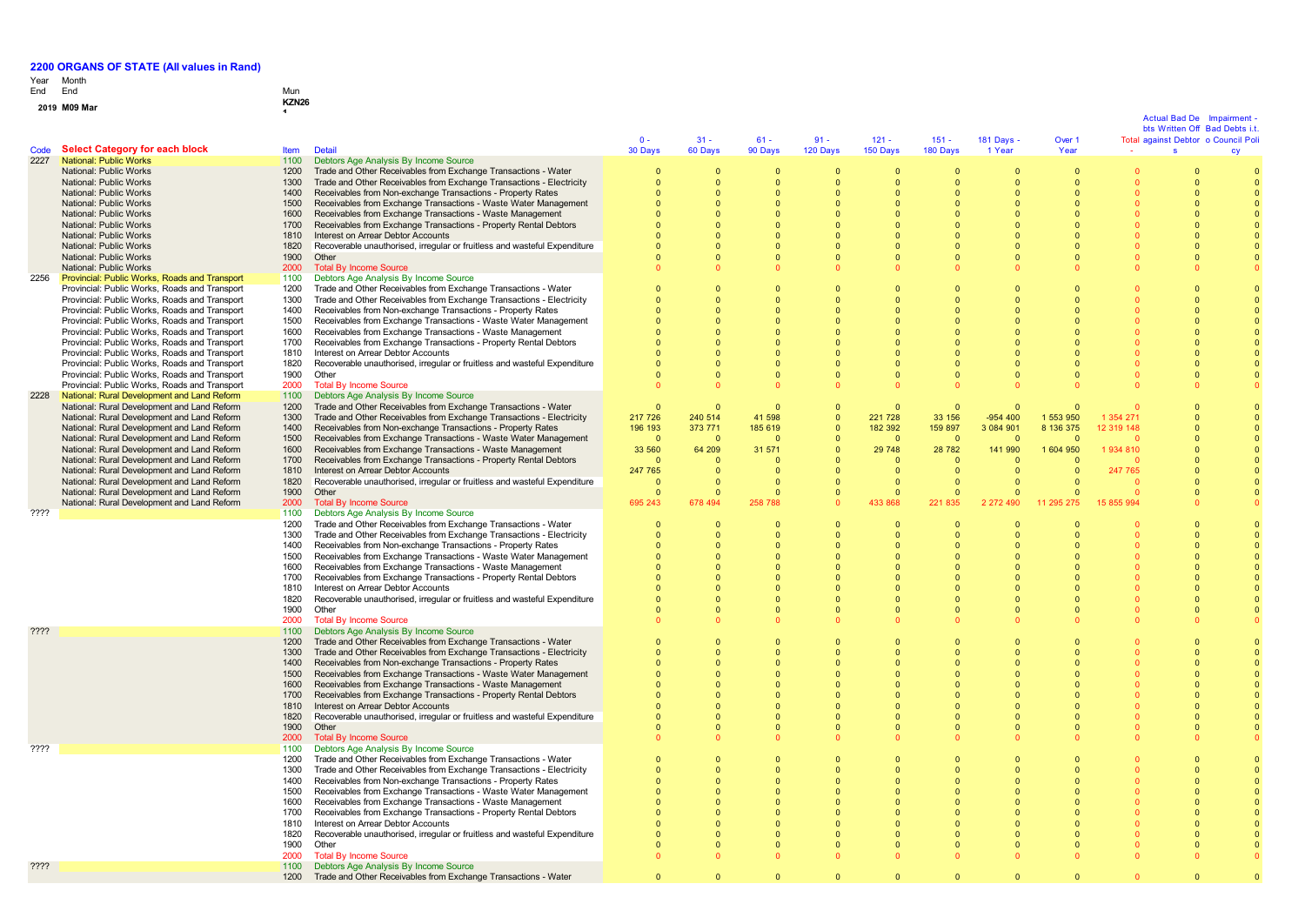# Year End Month End Mun

# **0 1 <sup>9</sup> M09 Mar KZN26 <sup>1</sup>**

|                 |                                     |              |                                                                                                                                |                      |                      |                      |                      |                      |                      |                          |                      | <b>Actual Bad De</b><br>bts Written Off Bad Debts i.t | Imnairment |
|-----------------|-------------------------------------|--------------|--------------------------------------------------------------------------------------------------------------------------------|----------------------|----------------------|----------------------|----------------------|----------------------|----------------------|--------------------------|----------------------|-------------------------------------------------------|------------|
|                 |                                     |              |                                                                                                                                | $0 -$                | $31 -$               | $61 -$               | $91 -$               | $121 -$              | $151 -$              | 181 Days -               | Over 1               | Total against Debtor o Council Poli                   |            |
|                 | Code Select Category for each block | <b>Item</b>  | <b>Detail</b>                                                                                                                  | 30 Days              | 60 Days              | 90 Days              | 120 Days             | 150 Days             | 180 Days             | 1 Year                   | Year                 |                                                       |            |
|                 |                                     | 1300         | Trade and Other Receivables from Exchange Transactions - Electricity                                                           | $\Omega$             |                      |                      |                      |                      | $\Omega$             | $\Omega$                 | $\overline{0}$       |                                                       |            |
|                 |                                     | 1400         | Receivables from Non-exchange Transactions - Property Rates                                                                    |                      | $\mathbf 0$          | $\mathbf{0}$         | 0                    | $\mathbf{0}$         | $\mathbf 0$          | $\mathbf 0$              | $\overline{0}$       |                                                       |            |
|                 |                                     | 1500         | Receivables from Exchange Transactions - Waste Water Management                                                                |                      | $\Omega$             | $\Omega$             | $\Omega$             | $\Omega$             | $\Omega$             | $\Omega$                 | $\Omega$             |                                                       |            |
|                 |                                     | 1600         | Receivables from Exchange Transactions - Waste Management                                                                      |                      | $\Omega$             | $\Omega$             | $\Omega$             | $\Omega$             | $\Omega$             | $\Omega$                 | $\Omega$             |                                                       |            |
|                 |                                     | 1700         | Receivables from Exchange Transactions - Property Rental Debtors                                                               |                      | $\Omega$             | $\Omega$             | $\Omega$             | $\Omega$             | $\Omega$             | $\Omega$                 | $\Omega$             |                                                       |            |
|                 |                                     | 1810         | Interest on Arrear Debtor Accounts                                                                                             |                      | $\Omega$             | $\Omega$             | $\Omega$             | $\Omega$             | $\Omega$             | $\Omega$                 | $\Omega$             |                                                       |            |
|                 |                                     | 1820         | Recoverable unauthorised, irregular or fruitless and wasteful Expenditure                                                      |                      | $\Omega$             | $\mathbf{0}$         |                      | $\Omega$             | $\Omega$             | $\mathbf{0}$             | $\Omega$             |                                                       |            |
|                 |                                     | 1900         | Other                                                                                                                          |                      | $\Omega$             | $\Omega$             | $\Omega$             |                      | $\Omega$             | $\Omega$                 | $\Omega$             |                                                       |            |
|                 |                                     | 2000         | <b>Total By Income Source</b>                                                                                                  |                      | $\Omega$             | $\Omega$             |                      |                      | $\Omega$             | $\Omega$                 | $\Omega$             |                                                       |            |
| ????            |                                     | 1100<br>1200 | Debtors Age Analysis By Income Source<br>Trade and Other Receivables from Exchange Transactions - Water                        | $\Omega$             | $\Omega$             | $\Omega$             | $\Omega$             |                      | $\Omega$             | $\Omega$                 | $\Omega$             |                                                       |            |
|                 |                                     | 1300         | Trade and Other Receivables from Exchange Transactions - Electricity                                                           |                      | $\Omega$             | $\Omega$             | $\Omega$             |                      | $\Omega$             | $\Omega$                 |                      |                                                       |            |
|                 |                                     | 1400         | Receivables from Non-exchange Transactions - Property Rates                                                                    |                      | $\Omega$             | $\Omega$             | $\Omega$             |                      |                      | $\Omega$                 |                      |                                                       |            |
|                 |                                     | 1500         | Receivables from Exchange Transactions - Waste Water Management                                                                | $\Omega$             | $\Omega$             | $\Omega$             | $\Omega$             | $\Omega$             | $\Omega$             | $\Omega$                 | $\Omega$             |                                                       |            |
|                 |                                     | 1600         | Receivables from Exchange Transactions - Waste Management                                                                      | $\Omega$             | $\Omega$             | $\Omega$             | $\Omega$             | $\Omega$             | $\Omega$             | $\Omega$                 | $\Omega$             |                                                       |            |
|                 |                                     | 1700         | Receivables from Exchange Transactions - Property Rental Debtors                                                               | $\Omega$             | $\Omega$             | $\Omega$             | $\Omega$             |                      | $\Omega$             | $\Omega$                 | $\Omega$             |                                                       |            |
|                 |                                     | 1810         | Interest on Arrear Debtor Accounts                                                                                             |                      | $\Omega$             | $\Omega$             |                      |                      | $\Omega$             | $\Omega$                 | $\Omega$             |                                                       |            |
|                 |                                     | 1820         | Recoverable unauthorised, irregular or fruitless and wasteful Expenditure                                                      |                      | $\Omega$             | $\Omega$             |                      |                      | $\Omega$             | $\Omega$                 | $\Omega$             |                                                       |            |
|                 |                                     | 1900         | Other                                                                                                                          |                      | $\Omega$             | $\mathbf{0}$         | $\Omega$             |                      | $\Omega$             | $\mathbf{0}$             | $\overline{0}$       |                                                       |            |
|                 |                                     | 2000         | <b>Total By Income Source</b>                                                                                                  |                      | $\Omega$             | $\Omega$             |                      |                      | $\Omega$             | $\Omega$                 | $\Omega$             |                                                       |            |
| 7777            |                                     | 1100         | Debtors Age Analysis By Income Source                                                                                          |                      |                      |                      |                      |                      |                      |                          |                      |                                                       |            |
|                 |                                     | 1200         | Trade and Other Receivables from Exchange Transactions - Water                                                                 |                      | $\Omega$             | $\Omega$             | $\Omega$             | $\Omega$             | $\Omega$             | $\Omega$                 | $\Omega$             |                                                       |            |
|                 |                                     | 1300         | Trade and Other Receivables from Exchange Transactions - Electricity                                                           |                      | $\Omega$             | $\Omega$             |                      |                      | $\Omega$             | $\Omega$                 | $\Omega$             |                                                       |            |
|                 |                                     | 1400<br>1500 | Receivables from Non-exchange Transactions - Property Rates<br>Receivables from Exchange Transactions - Waste Water Management |                      | $\Omega$<br>$\Omega$ | $\Omega$<br>$\Omega$ | $\Omega$<br>$\Omega$ | $\Omega$             | $\Omega$<br>$\Omega$ | $\Omega$<br>$\Omega$     | $\Omega$<br>$\Omega$ |                                                       |            |
|                 |                                     | 1600         | Receivables from Exchange Transactions - Waste Management                                                                      |                      | $\Omega$             | $\Omega$             | $\Omega$             | $\Omega$             | $\Omega$             | $\Omega$                 | $\Omega$             |                                                       |            |
|                 |                                     | 1700         | Receivables from Exchange Transactions - Property Rental Debtors                                                               |                      | $\Omega$             | $\Omega$             | $\Omega$             |                      | $\Omega$             | $\Omega$                 | $\Omega$             |                                                       |            |
|                 |                                     | 1810         | Interest on Arrear Debtor Accounts                                                                                             |                      | $\Omega$             | $\Omega$             | $\Omega$             |                      |                      | $\Omega$                 | $\Omega$             |                                                       |            |
|                 |                                     | 1820         | Recoverable unauthorised, irregular or fruitless and wasteful Expenditure                                                      |                      | $\Omega$             | $\Omega$             |                      |                      |                      | $\Omega$                 | $\Omega$             |                                                       |            |
|                 |                                     | 1900         | Other                                                                                                                          |                      | $\Omega$             | $\Omega$             | $\Omega$             |                      | $\Omega$             | $\mathbf{0}$             | $\Omega$             |                                                       |            |
|                 |                                     | 2000         | <b>Total By Income Source</b>                                                                                                  |                      | $\Omega$             | $\Omega$             |                      |                      |                      | $\Omega$                 |                      |                                                       |            |
| ????            |                                     | 1100         | Debtors Age Analysis By Income Source                                                                                          |                      |                      |                      |                      |                      |                      |                          |                      |                                                       |            |
|                 |                                     | 1200         | Trade and Other Receivables from Exchange Transactions - Water                                                                 | $\sqrt{2}$           | $\Omega$             | $\Omega$             | $\Omega$             |                      | $\Omega$             | $\mathbf{0}$             |                      |                                                       |            |
|                 |                                     | 1300         | Trade and Other Receivables from Exchange Transactions - Electricity                                                           |                      | $\Omega$             |                      |                      |                      |                      | $\Omega$                 |                      |                                                       |            |
|                 |                                     | 1400         | Receivables from Non-exchange Transactions - Property Rates                                                                    |                      | $\Omega$             | $\Omega$             |                      |                      | $\Omega$             | $\Omega$                 |                      |                                                       |            |
|                 |                                     | 1500         | Receivables from Exchange Transactions - Waste Water Management                                                                | $\sqrt{2}$           | $\Omega$             | $\Omega$             | $\Omega$             | $\Omega$             | $\Omega$             | $\Omega$                 | $\Omega$             |                                                       |            |
|                 |                                     | 1600<br>1700 | Receivables from Exchange Transactions - Waste Management<br>Receivables from Exchange Transactions - Property Rental Debtors  | $\Omega$<br>$\Omega$ | $\Omega$<br>$\Omega$ | $\Omega$<br>$\Omega$ | $\Omega$<br>$\Omega$ | $\Omega$<br>$\Omega$ | $\Omega$<br>$\Omega$ | $\Omega$<br>$\Omega$     | $\Omega$<br>$\Omega$ |                                                       |            |
|                 |                                     | 1810         | Interest on Arrear Debtor Accounts                                                                                             |                      | $\Omega$             | $\mathbf{0}$         |                      |                      |                      | $\mathbf{0}$             | $\Omega$             |                                                       |            |
|                 |                                     | 1820         | Recoverable unauthorised, irregular or fruitless and wasteful Expenditure                                                      |                      | $\Omega$             | $\Omega$             |                      |                      |                      | $\Omega$                 |                      |                                                       |            |
|                 |                                     | 1900         | Other                                                                                                                          |                      | $\Omega$             | $\mathbf{0}$         | $\Omega$             | $\Omega$             | $\mathbf{0}$         | $\mathbf{0}$             | $\overline{0}$       |                                                       |            |
|                 |                                     | 2000         | <b>Total By Income Source</b>                                                                                                  |                      | $\Omega$             | $\Omega$             |                      |                      | $\Omega$             | $\Omega$                 | $\Omega$             |                                                       |            |
| $??\mathsf{??}$ |                                     | 1100         | Debtors Age Analysis By Income Source                                                                                          |                      |                      |                      |                      |                      |                      |                          |                      |                                                       |            |
|                 |                                     | 1200         | Trade and Other Receivables from Exchange Transactions - Water                                                                 | $\Omega$             | $\mathbf{0}$         | $\overline{0}$       | $\Omega$             |                      | $\overline{0}$       | $\mathbf{0}$             | $\overline{0}$       |                                                       |            |
|                 |                                     | 1300         | Trade and Other Receivables from Exchange Transactions - Electricity                                                           |                      | $\Omega$             |                      |                      |                      |                      | $\Omega$                 | $\Omega$             |                                                       |            |
|                 |                                     | 1400         | Receivables from Non-exchange Transactions - Property Rates                                                                    |                      | $\Omega$             |                      |                      |                      |                      | $\Omega$                 | $\Omega$             |                                                       |            |
|                 |                                     | 1500         | Receivables from Exchange Transactions - Waste Water Management                                                                |                      | $\Omega$             | $\Omega$             | $\Omega$             | $\Omega$             | $\Omega$             | $\Omega$                 | $\Omega$             |                                                       |            |
|                 |                                     | 1600         | Receivables from Exchange Transactions - Waste Management                                                                      | $\Omega$             | $\Omega$             | $\Omega$             | $\Omega$             | $\Omega$             | $\Omega$             | $\Omega$                 | $\Omega$             |                                                       |            |
|                 |                                     | 1700         | Receivables from Exchange Transactions - Property Rental Debtors                                                               |                      | $\Omega$             | $\Omega$             |                      |                      |                      | $\Omega$                 | $\Omega$             |                                                       |            |
|                 |                                     | 1810<br>1820 | Interest on Arrear Debtor Accounts<br>Recoverable unauthorised, irregular or fruitless and wasteful Expenditure                |                      | $\Omega$<br>$\Omega$ | $\Omega$<br>$\Omega$ |                      |                      |                      | $\mathbf{0}$<br>$\Omega$ | $\Omega$<br>$\Omega$ |                                                       |            |
|                 |                                     | 1900         | Other                                                                                                                          | $\Omega$             | $\Omega$             | $\Omega$             | $\Omega$             |                      | $\Omega$             | $\Omega$                 | $\Omega$             |                                                       |            |
|                 |                                     | 2000         | <b>Total By Income Source</b>                                                                                                  |                      | $\Omega$             | $\Omega$             |                      |                      |                      | $\Omega$                 |                      |                                                       |            |
| ????            |                                     | 1100         | Debtors Age Analysis By Income Source                                                                                          |                      |                      |                      |                      |                      |                      |                          |                      |                                                       |            |
|                 |                                     | 1200         | Trade and Other Receivables from Exchange Transactions - Water                                                                 |                      | $\Omega$             | $\Omega$             | $\Omega$             |                      | $\Omega$             | $\mathbf{0}$             |                      |                                                       |            |
|                 |                                     | 1300         | Trade and Other Receivables from Exchange Transactions - Electricity                                                           |                      |                      |                      |                      |                      |                      | $\Omega$                 |                      |                                                       |            |
|                 |                                     | 1400         | Receivables from Non-exchange Transactions - Property Rates                                                                    |                      | $\Omega$             | $\Omega$             | $\Omega$             | $\Omega$             | $\Omega$             | $\Omega$                 | $\Omega$             |                                                       |            |
|                 |                                     | 1500         | Receivables from Exchange Transactions - Waste Water Management                                                                | $\Omega$             | $\Omega$             | $\Omega$             | $\Omega$             | $\Omega$             | $\Omega$             | $\Omega$                 | $\Omega$             |                                                       |            |
|                 |                                     | 1600         | Receivables from Exchange Transactions - Waste Management                                                                      | $\Omega$             | $\Omega$             | $\Omega$             | $\Omega$             | $\sqrt{ }$           | $\Omega$             | $\Omega$                 | $\Omega$             |                                                       |            |
|                 |                                     | 1700         | Receivables from Exchange Transactions - Property Rental Debtors                                                               |                      | $\Omega$             | $\Omega$             | $\Omega$             |                      | $\Omega$             | $\Omega$                 | $\Omega$             |                                                       |            |
|                 |                                     | 1810         | Interest on Arrear Debtor Accounts                                                                                             |                      | $\Omega$             | $\mathbf{0}$         |                      |                      | $\overline{0}$       | $\mathbf{0}$             | $\Omega$             |                                                       |            |
|                 |                                     | 1820         | Recoverable unauthorised, irregular or fruitless and wasteful Expenditure                                                      |                      | $\Omega$             | $\Omega$             | $\Omega$             | $\Omega$             | $\Omega$             | $\Omega$                 | $\Omega$             |                                                       |            |
|                 |                                     | 1900         | Other                                                                                                                          |                      | $\Omega$             | $\Omega$<br>$\Omega$ | $\Omega$             |                      | $\Omega$             | $\Omega$                 | $\Omega$<br>$\Omega$ |                                                       |            |
| ????            |                                     | 2000<br>1100 | <b>Total By Income Source</b><br>Debtors Age Analysis By Income Source                                                         |                      | $\Omega$             |                      |                      |                      |                      | $\Omega$                 |                      |                                                       |            |
|                 |                                     | 1200         | Trade and Other Receivables from Exchange Transactions - Water                                                                 |                      | $\mathbf{0}$         | $\mathbf{0}$         | $\overline{0}$       | $\Omega$             | $\overline{0}$       | $\mathbf{0}$             | $\overline{0}$       |                                                       |            |
|                 |                                     | 1300         | Trade and Other Receivables from Exchange Transactions - Electricity                                                           |                      | $\Omega$             | $\Omega$             | $\Omega$             | $\Omega$             | $\Omega$             | $\Omega$                 | $\Omega$             |                                                       |            |
|                 |                                     | 1400         | Receivables from Non-exchange Transactions - Property Rates                                                                    |                      | $\Omega$             |                      |                      |                      |                      | $\Omega$                 |                      |                                                       |            |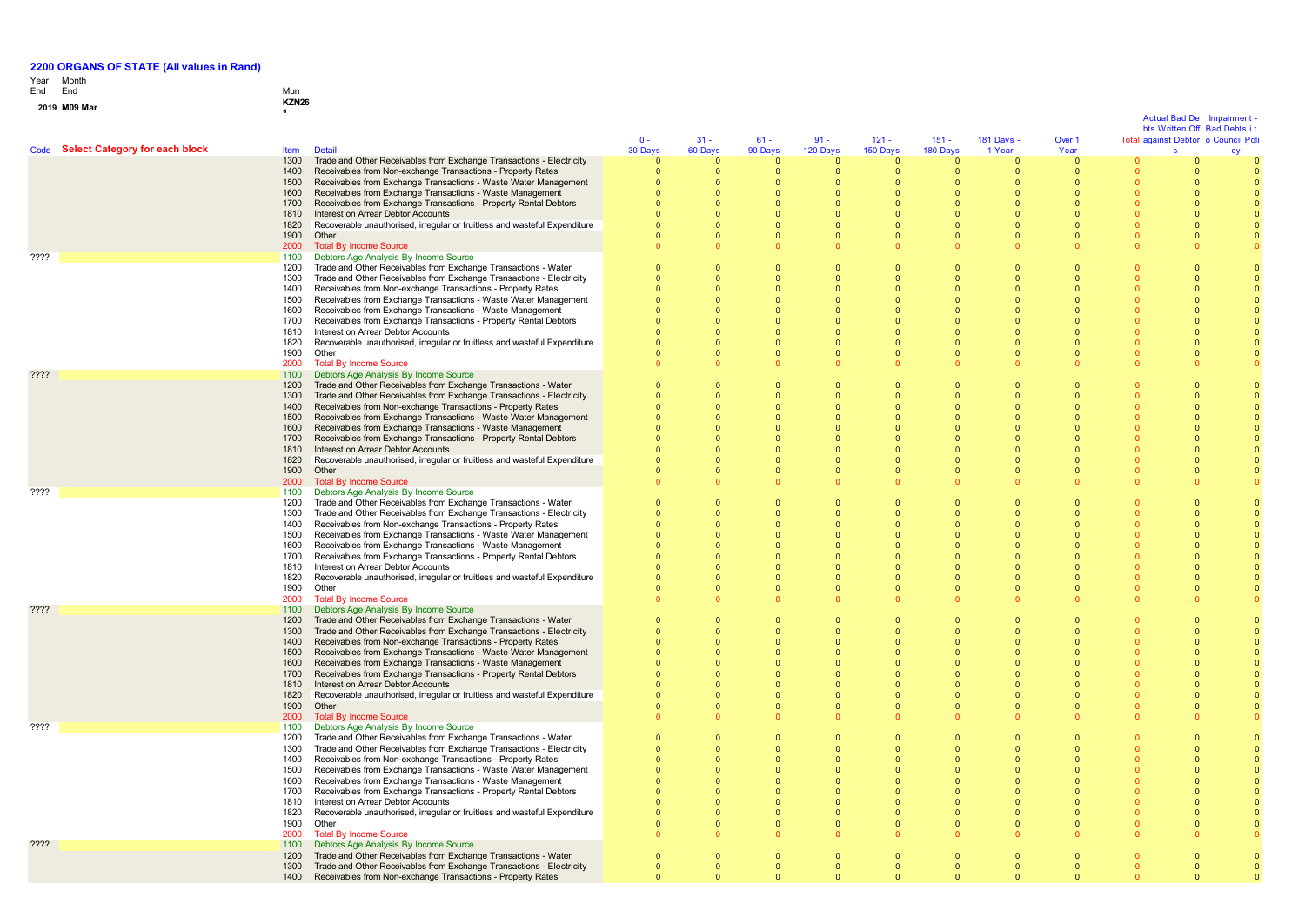# Year End Month End Mun

# **0 1 <sup>9</sup> M09 Mar KZN26 <sup>1</sup>**

 $\mathbf{0}$ 

|                 |                                     |                     |                                                                                                                                     |                      |                            |                              |                            |                      |                          |                            |                            | Actual Bad De<br>bts Written Off Bad Debts i.t. |                                     |
|-----------------|-------------------------------------|---------------------|-------------------------------------------------------------------------------------------------------------------------------------|----------------------|----------------------------|------------------------------|----------------------------|----------------------|--------------------------|----------------------------|----------------------------|-------------------------------------------------|-------------------------------------|
|                 |                                     |                     |                                                                                                                                     | $0 -$                | $31 -$                     | $61 -$                       | $91 -$                     | $121 -$              | $151 -$                  | 181 Days -                 | Over 1                     |                                                 | Total against Debtor o Council Poli |
|                 | Code Select Category for each block | <b>Item</b><br>1500 | <b>Detail</b><br>Receivables from Exchange Transactions - Waste Water Management                                                    | 30 Days<br>$\Omega$  | 60 Days<br>$\Omega$        | 90 Days<br>$\mathbf{0}$      | 120 Days<br>$\Omega$       | 150 Days<br>$\Omega$ | 180 Days<br>$\Omega$     | 1 Year                     | Year<br>$\Omega$           | $\mathbf{s}$                                    |                                     |
|                 |                                     | 1600                | Receivables from Exchange Transactions - Waste Management                                                                           |                      | $\mathbf{0}$               | $\mathbf{0}$                 | - 0                        | $\mathbf{0}$         | $\mathbf{0}$             | $\mathbf{0}$               | $\overline{\mathbf{0}}$    |                                                 |                                     |
|                 |                                     | 1700                | Receivables from Exchange Transactions - Property Rental Debtors                                                                    |                      | $\Omega$                   | $\Omega$                     | $\Omega$                   | $\Omega$             | $\Omega$                 | $\Omega$                   | $\overline{0}$             | $\Omega$                                        |                                     |
|                 |                                     | 1810                | Interest on Arrear Debtor Accounts                                                                                                  |                      | $\Omega$<br>$\Omega$       | $\Omega$                     | $\Omega$<br>$\Omega$       | $\Omega$<br>$\Omega$ | $\Omega$<br>$\Omega$     | $\Omega$<br>$\Omega$       | $\Omega$<br>$\Omega$       | $\Omega$<br>$\Omega$                            |                                     |
|                 |                                     | 1820<br>1900        | Recoverable unauthorised, irregular or fruitless and wasteful Expenditure<br>Other                                                  | $\Omega$             | $\Omega$                   | $\mathbf{0}$<br>$\mathbf{0}$ | $\Omega$                   | $\Omega$             | $\Omega$                 | $\Omega$                   | $\Omega$                   | $\Omega$                                        |                                     |
|                 |                                     | 2000                | <b>Total By Income Source</b>                                                                                                       |                      |                            | $\Omega$                     |                            |                      | $\Omega$                 | $\Omega$                   |                            |                                                 |                                     |
| ????            |                                     | 1100                | Debtors Age Analysis By Income Source                                                                                               |                      |                            |                              |                            |                      |                          |                            |                            |                                                 |                                     |
|                 |                                     | 1200                | Trade and Other Receivables from Exchange Transactions - Water                                                                      | $\Omega$             | $\Omega$                   | $\Omega$                     | $\Omega$                   |                      | $\Omega$                 | $\Omega$                   | $\Omega$                   |                                                 |                                     |
|                 |                                     | 1300<br>1400        | Trade and Other Receivables from Exchange Transactions - Electricity<br>Receivables from Non-exchange Transactions - Property Rates | $\Omega$<br>$\Omega$ | $\mathbf 0$<br>$\Omega$    | $\mathbf{0}$<br>$\Omega$     | - 0<br>- 0                 |                      | $\Omega$<br>$\Omega$     | $\Omega$<br>$\Omega$       | $\Omega$<br>$\Omega$       | $\Omega$<br>n                                   |                                     |
|                 |                                     | 1500                | Receivables from Exchange Transactions - Waste Water Management                                                                     | $\Omega$             | $\Omega$                   | $\mathbf{0}$                 | - 0                        |                      | $\mathbf{0}$             | $\Omega$                   | $\Omega$                   |                                                 |                                     |
|                 |                                     | 1600                | Receivables from Exchange Transactions - Waste Management                                                                           |                      | $\Omega$                   | $\mathbf{0}$                 | $\Omega$                   |                      | $\Omega$                 | $\Omega$                   | $\Omega$                   |                                                 |                                     |
|                 |                                     | 1700                | Receivables from Exchange Transactions - Property Rental Debtors                                                                    |                      | $\Omega$                   | $\Omega$                     | $\Omega$                   | $\Omega$             | $\Omega$                 | $\Omega$                   | $\Omega$                   |                                                 |                                     |
|                 |                                     | 1810                | Interest on Arrear Debtor Accounts                                                                                                  | $\Omega$             | $\Omega$                   | $\Omega$                     | $\Omega$                   | $\Omega$<br>$\Omega$ | $\Omega$                 | $\Omega$                   | $\Omega$<br>$\Omega$       | $\sqrt{ }$                                      |                                     |
|                 |                                     | 1820<br>1900        | Recoverable unauthorised, irregular or fruitless and wasteful Expenditure<br>Other                                                  |                      | $\Omega$<br>$\Omega$       | $\mathbf{0}$<br>$\mathbf{0}$ | $\Omega$<br>$\Omega$       | $\Omega$             | $\Omega$<br>$\Omega$     | $\Omega$<br>$\Omega$       | $\Omega$                   | $\Omega$                                        |                                     |
|                 |                                     | 2000                | <b>Total By Income Source</b>                                                                                                       |                      |                            | $\Omega$                     |                            |                      | $\Omega$                 | $\Omega$                   |                            |                                                 |                                     |
| ????            |                                     | 1100                | Debtors Age Analysis By Income Source                                                                                               |                      |                            |                              |                            |                      |                          |                            |                            |                                                 |                                     |
|                 |                                     | 1200                | Trade and Other Receivables from Exchange Transactions - Water                                                                      | $\Omega$             | $\Omega$                   | $\Omega$                     | $\Omega$                   |                      | $\Omega$                 | $\Omega$                   | $\Omega$                   | $\Omega$                                        |                                     |
|                 |                                     | 1300<br>1400        | Trade and Other Receivables from Exchange Transactions - Electricity<br>Receivables from Non-exchange Transactions - Property Rates |                      | $\Omega$<br>$\Omega$       | $\mathbf{0}$<br>$\Omega$     | $\Omega$<br>$\Omega$       | $\Omega$<br>$\Omega$ | $\Omega$<br>$\Omega$     | $\Omega$<br>$\Omega$       | $\Omega$<br>$\Omega$       | $\Omega$<br>$\Omega$                            |                                     |
|                 |                                     | 1500                | Receivables from Exchange Transactions - Waste Water Management                                                                     |                      |                            | $\Omega$                     |                            |                      |                          | $\Omega$                   | $\Omega$                   |                                                 |                                     |
|                 |                                     | 1600                | Receivables from Exchange Transactions - Waste Management                                                                           |                      |                            | $\mathbf{0}$                 |                            |                      | $\Omega$                 | $\Omega$                   | $\Omega$                   |                                                 |                                     |
|                 |                                     | 1700                | Receivables from Exchange Transactions - Property Rental Debtors                                                                    |                      | $\Omega$                   | $\Omega$                     |                            |                      | $\Omega$                 | $\Omega$                   | $\Omega$                   |                                                 |                                     |
|                 |                                     | 1810                | Interest on Arrear Debtor Accounts                                                                                                  |                      | $\Omega$                   | $\Omega$                     |                            |                      | $\Omega$                 | $\Omega$                   | $\Omega$                   |                                                 |                                     |
|                 |                                     | 1820<br>1900        | Recoverable unauthorised, irregular or fruitless and wasteful Expenditure<br>Other                                                  |                      | $\Omega$<br>$\Omega$       | $\mathbf{0}$<br>$\Omega$     | $\Omega$<br>$\Omega$       | $\Omega$<br>$\Omega$ | $\Omega$<br>$\Omega$     | $\Omega$<br>$\Omega$       | $\Omega$<br>$\Omega$       | $\Omega$<br>$\Omega$                            |                                     |
|                 |                                     | 2000                | <b>Total By Income Source</b>                                                                                                       |                      |                            | $\Omega$                     |                            |                      |                          |                            |                            |                                                 |                                     |
| ????            |                                     | 1100                | Debtors Age Analysis By Income Source                                                                                               |                      |                            |                              |                            |                      |                          |                            |                            |                                                 |                                     |
|                 |                                     | 1200                | Trade and Other Receivables from Exchange Transactions - Water                                                                      | $\Omega$             | $\Omega$                   | $\Omega$                     | $\Omega$                   |                      | $\Omega$                 | $\Omega$                   | $\Omega$                   |                                                 |                                     |
|                 |                                     | 1300                | Trade and Other Receivables from Exchange Transactions - Electricity                                                                | $\Omega$<br>$\Omega$ | $\Omega$                   | $\mathbf{0}$                 | - 0<br>- 0                 |                      | $\Omega$                 | $\Omega$<br>$\Omega$       | $\Omega$<br>$\Omega$       | $\Omega$<br>$\Omega$                            |                                     |
|                 |                                     | 1400<br>1500        | Receivables from Non-exchange Transactions - Property Rates<br>Receivables from Exchange Transactions - Waste Water Management      |                      | $\mathbf 0$                | $\mathbf{0}$<br>$\Omega$     |                            |                      | $\mathbf{0}$<br>$\Omega$ |                            |                            |                                                 |                                     |
|                 |                                     | 1600                | Receivables from Exchange Transactions - Waste Management                                                                           |                      |                            | $\mathbf{0}$                 |                            |                      | $\Omega$                 | $\Omega$                   | $\Omega$                   |                                                 |                                     |
|                 |                                     | 1700                | Receivables from Exchange Transactions - Property Rental Debtors                                                                    |                      | $\Omega$                   | $\Omega$                     | $\Omega$                   | $\Omega$             | $\Omega$                 | $\Omega$                   | $\Omega$                   |                                                 |                                     |
|                 |                                     | 1810                | Interest on Arrear Debtor Accounts                                                                                                  |                      | $\Omega$                   | $\Omega$                     | $\Omega$                   | $\Omega$             | $\Omega$                 | $\Omega$                   | $\Omega$                   |                                                 |                                     |
|                 |                                     | 1820<br>1900        | Recoverable unauthorised, irregular or fruitless and wasteful Expenditure<br>Other                                                  |                      | $\Omega$<br>$\overline{0}$ | $\mathbf{0}$<br>$\mathbf{0}$ | $\Omega$                   | $\Omega$             | $\Omega$<br>$\mathbf 0$  | $\Omega$<br>$\overline{0}$ | $\Omega$<br>$\overline{0}$ |                                                 |                                     |
|                 |                                     | 2000                | <b>Total By Income Source</b>                                                                                                       |                      |                            | $\Omega$                     |                            |                      |                          |                            |                            |                                                 |                                     |
| $??\mathsf{??}$ |                                     | 1100                | Debtors Age Analysis By Income Source                                                                                               |                      |                            |                              |                            |                      |                          |                            |                            |                                                 |                                     |
|                 |                                     | 1200                | Trade and Other Receivables from Exchange Transactions - Water                                                                      | $\Omega$             | $\Omega$                   | $\Omega$                     | $\Omega$                   | $\Omega$             | $\Omega$                 | $\Omega$                   | $\Omega$                   | $\Omega$                                        |                                     |
|                 |                                     | 1300                | Trade and Other Receivables from Exchange Transactions - Electricity                                                                |                      | $\mathbf 0$                | $\mathbf{0}$                 | $\Omega$                   | $\Omega$             | $\Omega$                 | $\Omega$                   | $\Omega$                   | $\Omega$                                        |                                     |
|                 |                                     | 1400<br>1500        | Receivables from Non-exchange Transactions - Property Rates<br>Receivables from Exchange Transactions - Waste Water Management      |                      | $\Omega$                   | $\mathbf{0}$<br>$\Omega$     |                            |                      |                          | $\Omega$<br>$\Omega$       | $\Omega$                   |                                                 |                                     |
|                 |                                     | 1600                | Receivables from Exchange Transactions - Waste Management                                                                           |                      |                            | $\Omega$                     |                            |                      |                          | $\Omega$                   | $\Omega$                   |                                                 |                                     |
|                 |                                     | 1700                | Receivables from Exchange Transactions - Property Rental Debtors                                                                    |                      | $\Omega$                   | $\Omega$                     |                            |                      |                          | $\Omega$                   | $\sqrt{ }$                 |                                                 |                                     |
|                 |                                     | 1810                | Interest on Arrear Debtor Accounts                                                                                                  |                      | $\Omega$                   | $\Omega$                     | $\Omega$                   |                      | $\Omega$                 | $\Omega$                   | $\Omega$                   |                                                 |                                     |
|                 |                                     | 1820<br>1900        | Recoverable unauthorised, irregular or fruitless and wasteful Expenditure<br>Other                                                  |                      | $\Omega$                   | $\mathbf{0}$<br>$\mathbf{0}$ |                            |                      | $\Omega$                 | $\Omega$<br>$\overline{0}$ | $\Omega$<br>$\Omega$       |                                                 |                                     |
|                 |                                     | 2000                | <b>Total By Income Source</b>                                                                                                       |                      |                            |                              |                            |                      |                          |                            |                            |                                                 |                                     |
| ????            |                                     | 1100                | Debtors Age Analysis By Income Source                                                                                               |                      |                            |                              |                            |                      |                          |                            |                            |                                                 |                                     |
|                 |                                     | 1200                | Trade and Other Receivables from Exchange Transactions - Water                                                                      | $\Omega$             | $\Omega$                   | $\mathbf{0}$                 | $\Omega$                   |                      | $\Omega$                 | $\Omega$                   | $\Omega$                   |                                                 |                                     |
|                 |                                     | 1300<br>1400        | Trade and Other Receivables from Exchange Transactions - Electricity<br>Receivables from Non-exchange Transactions - Property Rates | $\Omega$             | $\Omega$<br>$\Omega$       | $\mathbf{0}$<br>$\mathbf{0}$ | $\Omega$                   | $\Omega$             | $\Omega$<br>$\mathbf 0$  | $\Omega$<br>$\Omega$       | $\Omega$<br>$\Omega$       | $\Omega$                                        |                                     |
|                 |                                     | 1500                | Receivables from Exchange Transactions - Waste Water Management                                                                     |                      |                            | $\Omega$                     |                            |                      |                          |                            |                            |                                                 |                                     |
|                 |                                     | 1600                | Receivables from Exchange Transactions - Waste Management                                                                           |                      | $\Omega$                   | $\Omega$                     | $\Omega$                   |                      | $\Omega$                 | $\Omega$                   | $\Omega$                   |                                                 |                                     |
|                 |                                     | 1700                | Receivables from Exchange Transactions - Property Rental Debtors                                                                    |                      | $\Omega$                   | $\Omega$                     | $\Omega$                   | $\Omega$             | $\Omega$                 | $\Omega$                   | $\Omega$                   |                                                 |                                     |
|                 |                                     | 1810                | Interest on Arrear Debtor Accounts                                                                                                  |                      | $\Omega$                   | $\Omega$                     | $\Omega$                   | $\Omega$             | $\Omega$                 | $\Omega$                   | $\Omega$                   |                                                 |                                     |
|                 |                                     | 1820<br>1900        | Recoverable unauthorised, irregular or fruitless and wasteful Expenditure<br>Other                                                  |                      | $\Omega$<br>$\Omega$       | $\mathbf{0}$<br>$\mathbf{0}$ | $\Omega$                   |                      | $\Omega$<br>$\mathbf{0}$ | $\Omega$<br>$\overline{0}$ | $\Omega$<br>$\overline{0}$ |                                                 |                                     |
|                 |                                     | 2000                | <b>Total By Income Source</b>                                                                                                       |                      |                            | $\Omega$                     |                            |                      |                          | $\Omega$                   |                            |                                                 |                                     |
| ????            |                                     | 1100                | Debtors Age Analysis By Income Source                                                                                               |                      |                            |                              |                            |                      |                          |                            |                            |                                                 |                                     |
|                 |                                     | 1200                | Trade and Other Receivables from Exchange Transactions - Water                                                                      |                      | $\Omega$                   | $\Omega$                     | $\Omega$                   |                      | $\Omega$                 | $\Omega$                   | $\Omega$                   |                                                 |                                     |
|                 |                                     | 1300<br>1400        | Trade and Other Receivables from Exchange Transactions - Electricity<br>Receivables from Non-exchange Transactions - Property Rates |                      | $\Omega$<br>$\mathbf 0$    | $\mathbf{0}$<br>$\mathbf{0}$ | $\Omega$<br>$\overline{0}$ | $\Omega$<br>$\Omega$ | $\Omega$<br>$\mathbf 0$  | $\Omega$<br>$\mathbf{0}$   | $\Omega$<br>$\Omega$       |                                                 |                                     |
|                 |                                     | 1500                | Receivables from Exchange Transactions - Waste Water Management                                                                     |                      | $\Omega$                   | $\Omega$                     | $\Omega$                   |                      |                          | $\Omega$                   | $\Omega$                   |                                                 |                                     |
|                 |                                     | 1600                | Receivables from Exchange Transactions - Waste Management                                                                           |                      |                            | $\Omega$                     |                            |                      |                          |                            |                            |                                                 |                                     |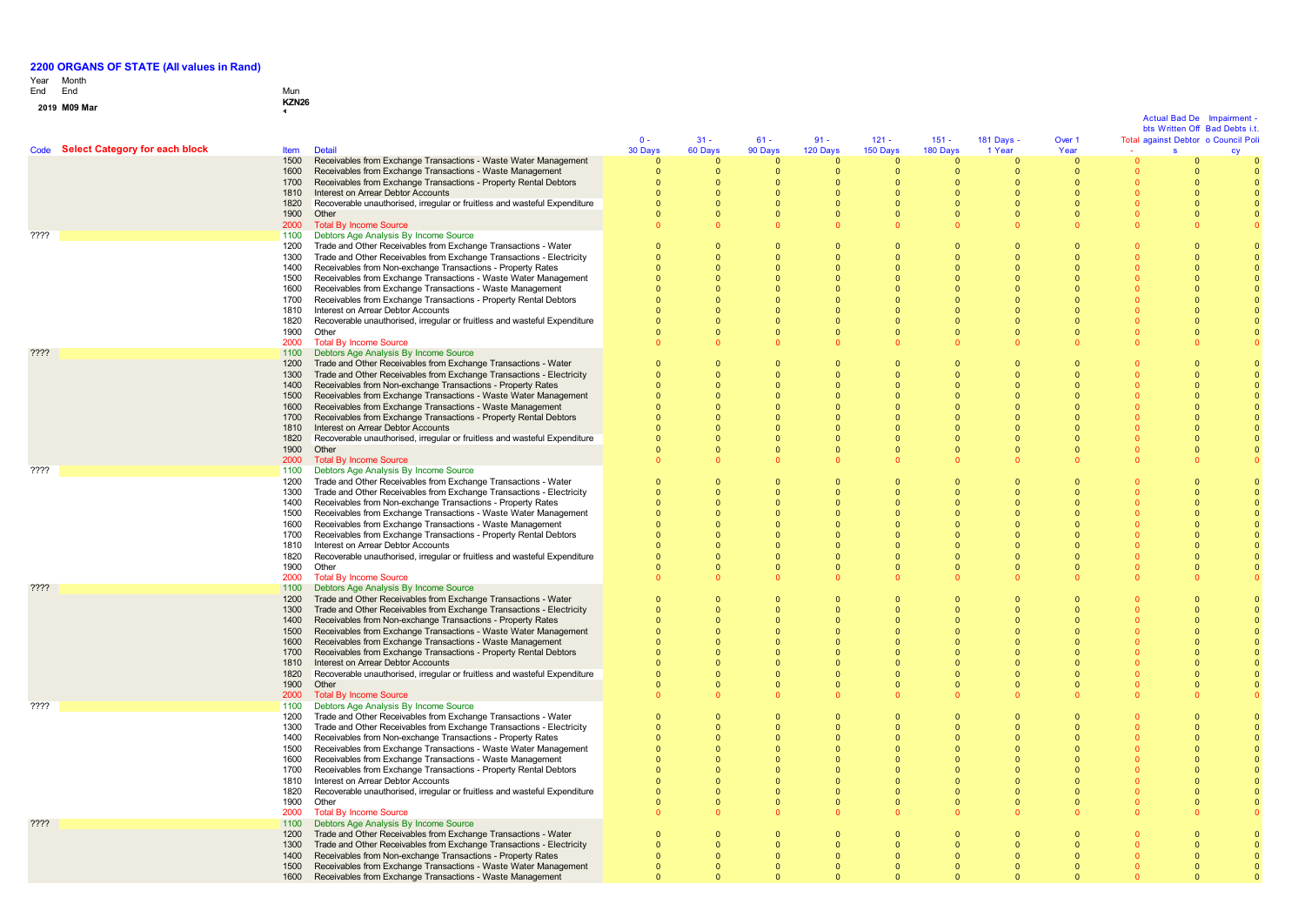# Year End Month End Mun

## **0 1 <sup>9</sup> M09 Mar KZN26 <sup>1</sup>**

|                                     |              |                                                                                                                                        |                              |                              |                                  |                          |                            |                            |                            |                          |                      | Actual Bad De | Impairment<br>bts Written Off Bad Debts i.t. |
|-------------------------------------|--------------|----------------------------------------------------------------------------------------------------------------------------------------|------------------------------|------------------------------|----------------------------------|--------------------------|----------------------------|----------------------------|----------------------------|--------------------------|----------------------|---------------|----------------------------------------------|
|                                     |              |                                                                                                                                        | $0 -$                        | $31 -$                       | $61 -$                           | $91 -$                   | $121 -$                    | $151 -$                    | 181 Days -                 | Over 1                   |                      |               | Total against Debtor o Council Pol           |
| Code Select Category for each block | Item         | <b>Detail</b>                                                                                                                          | 30 Days                      | 60 Days                      | 90 Days                          | 120 Days                 | 150 Days                   | 180 Days                   | 1 Year                     | Year                     |                      | s             |                                              |
|                                     | 1700<br>1810 | Receivables from Exchange Transactions - Property Rental Debtors<br>Interest on Arrear Debtor Accounts                                 | $\mathbf{0}$<br>$\mathbf{0}$ | $\mathbf{0}$<br>$\mathbf{0}$ | $\Omega$<br>$\overline{0}$       | $\Omega$<br>$\mathbf{0}$ | $\Omega$<br>$\overline{0}$ | $\Omega$<br>$\overline{0}$ | $\Omega$<br>$\overline{0}$ | $\Omega$<br>$\mathbf{0}$ | n                    |               |                                              |
|                                     | 1820         | Recoverable unauthorised, irregular or fruitless and wasteful Expenditure                                                              | $\Omega$                     | $\Omega$                     | $\Omega$                         | $\Omega$                 | $\Omega$                   | $\Omega$                   | $\Omega$                   | $\Omega$                 | $\Omega$             | $\Omega$      |                                              |
|                                     | 1900         | Other                                                                                                                                  | $\Omega$                     | $\Omega$                     | $\Omega$                         | $\Omega$                 | $\Omega$                   | $\Omega$                   | $\Omega$                   | $\Omega$                 | $\Omega$             | $\Omega$      |                                              |
|                                     | 2000         | <b>Total By Income Source</b>                                                                                                          | $\Omega$                     | $\Omega$                     |                                  |                          |                            | $\sqrt{2}$                 |                            |                          |                      |               |                                              |
| ????                                | 1100         | Debtors Age Analysis By Income Source                                                                                                  |                              |                              |                                  |                          |                            |                            |                            |                          |                      |               |                                              |
|                                     | 1200<br>1300 | Trade and Other Receivables from Exchange Transactions - Water<br>Trade and Other Receivables from Exchange Transactions - Electricity | $\mathbf{0}$<br>$\Omega$     | $\mathbf{0}$<br>$\Omega$     | $\overline{0}$<br>$\Omega$       |                          | $\Omega$                   | $\Omega$<br>$\Omega$       | $\Omega$<br>$\Omega$       |                          |                      |               |                                              |
|                                     | 1400         | Receivables from Non-exchange Transactions - Property Rates                                                                            | $\Omega$                     | $\Omega$                     | $\Omega$                         |                          | $\Omega$                   | $\Omega$                   | $\Omega$                   |                          |                      |               |                                              |
|                                     | 1500         | Receivables from Exchange Transactions - Waste Water Management                                                                        | $\mathbf{0}$                 | $\mathbf{0}$                 | $\overline{0}$                   |                          | $\Omega$                   | $\Omega$                   | $\Omega$                   |                          |                      |               |                                              |
|                                     | 1600         | Receivables from Exchange Transactions - Waste Management                                                                              | $\Omega$                     | $\Omega$                     | - 0                              |                          | $\Omega$                   | $\Omega$                   | $\Omega$                   |                          |                      |               |                                              |
|                                     | 1700         | Receivables from Exchange Transactions - Property Rental Debtors                                                                       | $\mathbf{0}$                 | $\mathbf{0}$                 | $\overline{0}$                   |                          | $\Omega$                   | $\Omega$                   | $\Omega$                   |                          |                      |               |                                              |
|                                     | 1810         | Interest on Arrear Debtor Accounts                                                                                                     | $\Omega$                     | $\Omega$                     | $\Omega$                         |                          | $\Omega$                   | $\Omega$                   | $\Omega$<br>$\Omega$       |                          |                      |               |                                              |
|                                     | 1820<br>1900 | Recoverable unauthorised, irregular or fruitless and wasteful Expenditure<br>Other                                                     | $\Omega$<br>$\Omega$         | $\Omega$<br>$\Omega$         | $\Omega$<br>$\Omega$             | $\Omega$<br>$\Omega$     | $\Omega$<br>$\Omega$       | $\Omega$<br>$\Omega$       | $\Omega$                   | $\Omega$<br>$\Omega$     | $\Omega$             | $\Omega$      |                                              |
|                                     | 2000         | <b>Total By Income Source</b>                                                                                                          | $\mathbf{0}$                 | $\Omega$                     | $\Omega$                         |                          |                            | $\Omega$                   |                            |                          | $\Omega$             |               |                                              |
| $??\mathsf{??}$                     | 1100         | Debtors Age Analysis By Income Source                                                                                                  |                              |                              |                                  |                          |                            |                            |                            |                          |                      |               |                                              |
|                                     | 1200         | Trade and Other Receivables from Exchange Transactions - Water                                                                         | $\Omega$                     | $\Omega$                     | $\Omega$                         |                          |                            |                            |                            |                          |                      |               |                                              |
|                                     | 1300         | Trade and Other Receivables from Exchange Transactions - Electricity                                                                   | $\mathbf{0}$                 | $\mathbf{0}$                 | $\overline{0}$                   |                          | $\Omega$                   | $\Omega$                   | $\Omega$                   |                          |                      |               |                                              |
|                                     | 1400         | Receivables from Non-exchange Transactions - Property Rates                                                                            | $\Omega$                     | $\Omega$                     | $\Omega$<br>$\Omega$             |                          | $\Omega$<br>$\Omega$       | $\Omega$                   | $\Omega$<br>$\Omega$       |                          |                      |               |                                              |
|                                     | 1500<br>1600 | Receivables from Exchange Transactions - Waste Water Management<br>Receivables from Exchange Transactions - Waste Management           | $\mathbf{0}$<br>$\Omega$     | $\mathbf{0}$<br>$\Omega$     | $\Omega$                         |                          |                            | $\Omega$<br>$\Omega$       | $\Omega$                   |                          |                      |               |                                              |
|                                     | 1700         | Receivables from Exchange Transactions - Property Rental Debtors                                                                       |                              | $\Omega$                     | $\Omega$                         |                          |                            |                            |                            |                          |                      |               |                                              |
|                                     | 1810         | Interest on Arrear Debtor Accounts                                                                                                     |                              | $\Omega$                     | $\Omega$                         |                          |                            |                            |                            |                          |                      |               |                                              |
|                                     | 1820         | Recoverable unauthorised, irregular or fruitless and wasteful Expenditure                                                              | n                            | $\Omega$                     | $\Omega$                         |                          | $\Omega$                   | $\Omega$                   | $\Omega$                   | $\Omega$                 |                      |               |                                              |
|                                     | 1900         | Other                                                                                                                                  | $\Omega$                     | $\Omega$                     | $\Omega$                         | $\Omega$                 | $\Omega$                   | $\Omega$                   | $\Omega$                   | $\Omega$                 |                      | $\Omega$      |                                              |
| ????                                | 2000<br>1100 | <b>Total By Income Source</b><br>Debtors Age Analysis By Income Source                                                                 |                              | $\Omega$                     |                                  |                          |                            | $\Omega$                   |                            |                          |                      |               |                                              |
|                                     | 1200         | Trade and Other Receivables from Exchange Transactions - Water                                                                         | $\Omega$                     | $\Omega$                     | $\Omega$                         |                          |                            |                            | $\Omega$                   |                          |                      |               |                                              |
|                                     | 1300         | Trade and Other Receivables from Exchange Transactions - Electricity                                                                   | $\mathbf{0}$                 | $\mathbf{0}$                 | $\overline{0}$                   |                          | $\Omega$                   | $\Omega$                   | $\Omega$                   |                          |                      |               |                                              |
|                                     | 1400         | Receivables from Non-exchange Transactions - Property Rates                                                                            | $\Omega$                     | $\Omega$                     | $\Omega$                         | $\Omega$                 | $\Omega$                   | $\Omega$                   | $\Omega$                   |                          |                      |               |                                              |
|                                     | 1500         | Receivables from Exchange Transactions - Waste Water Management                                                                        | $\mathbf{0}$                 | $\Omega$                     | $\Omega$                         |                          | $\Omega$                   | $\Omega$                   | $\Omega$                   |                          |                      |               |                                              |
|                                     | 1600         | Receivables from Exchange Transactions - Waste Management                                                                              | $\mathbf{0}$                 | $\mathbf{0}$                 | 0                                |                          | $\Omega$                   | $\mathbf{0}$               | $\Omega$                   |                          |                      |               |                                              |
|                                     | 1700<br>1810 | Receivables from Exchange Transactions - Property Rental Debtors<br>Interest on Arrear Debtor Accounts                                 | $\Omega$<br>$\Omega$         | $\Omega$<br>$\Omega$         | $\Omega$<br>$\Omega$             |                          |                            | $\Omega$                   | $\Omega$<br>$\Omega$       |                          |                      |               |                                              |
|                                     | 1820         | Recoverable unauthorised, irregular or fruitless and wasteful Expenditure                                                              | $\Omega$                     | $\Omega$                     | $\Omega$                         | $\Omega$                 | $\Omega$                   | $\Omega$                   | $\Omega$                   | $\Omega$                 |                      |               |                                              |
|                                     | 1900         | Other                                                                                                                                  | $\Omega$                     | $\Omega$                     | $\Omega$                         | $\Omega$                 | $\Omega$                   | $\Omega$                   | $\Omega$                   | $\Omega$                 |                      | $\Omega$      |                                              |
|                                     | 2000         | <b>Total By Income Source</b>                                                                                                          | $\Omega$                     | $\Omega$                     |                                  |                          |                            | $\Omega$                   |                            |                          | $\Omega$             |               |                                              |
| ????                                | 1100         | Debtors Age Analysis By Income Source                                                                                                  |                              |                              |                                  |                          |                            |                            |                            |                          |                      |               |                                              |
|                                     | 1200<br>1300 | Trade and Other Receivables from Exchange Transactions - Water<br>Trade and Other Receivables from Exchange Transactions - Electricity | $\Omega$<br>$\mathbf{0}$     | $\Omega$<br>$\mathbf{0}$     | $\Omega$<br>$\overline{0}$       |                          | $\Omega$                   | $\Omega$                   | $\Omega$                   |                          |                      |               |                                              |
|                                     | 1400         | Receivables from Non-exchange Transactions - Property Rates                                                                            | $\Omega$                     | $\Omega$                     | $\Omega$                         |                          | $\Omega$                   | $\Omega$                   | $\Omega$                   |                          |                      |               |                                              |
|                                     | 1500         | Receivables from Exchange Transactions - Waste Water Management                                                                        | $\mathbf{0}$                 | $\Omega$                     | $\Omega$                         |                          | $\Omega$                   | $\Omega$                   | $\Omega$                   |                          |                      |               |                                              |
|                                     | 1600         | Receivables from Exchange Transactions - Waste Management                                                                              | 0                            | $\mathbf{0}$                 | $\overline{0}$                   |                          | $\Omega$                   |                            | $\Omega$                   |                          |                      |               |                                              |
|                                     | 1700         | Receivables from Exchange Transactions - Property Rental Debtors                                                                       |                              | $\Omega$                     | $\Omega$                         |                          |                            |                            |                            |                          |                      |               |                                              |
|                                     | 1810<br>1820 | Interest on Arrear Debtor Accounts<br>Recoverable unauthorised, irregular or fruitless and wasteful Expenditure                        | $\Omega$                     | $\Omega$<br>$\Omega$         | $\Omega$<br>$\Omega$             | $\cap$                   | $\Omega$                   | $\Omega$<br>$\Omega$       | $\Omega$<br>$\Omega$       | $\Omega$                 |                      | $\Omega$      |                                              |
|                                     | 1900         | Other                                                                                                                                  | $\Omega$                     | $\Omega$                     | $\Omega$                         | $\Omega$                 | $\Omega$                   | $\Omega$                   | $\Omega$                   | $\Omega$                 | $\Omega$             | $\Omega$      |                                              |
|                                     | 2000         | <b>Total By Income Source</b>                                                                                                          | $\Omega$                     | $\Omega$                     |                                  |                          |                            |                            |                            |                          |                      |               |                                              |
| ????                                | 1100         | Debtors Age Analysis By Income Source                                                                                                  |                              |                              |                                  |                          |                            |                            |                            |                          |                      |               |                                              |
|                                     | 1200         | Trade and Other Receivables from Exchange Transactions - Water                                                                         | $\Omega$                     | $\Omega$                     | $\Omega$                         |                          |                            | $\Omega$                   | $\Omega$                   |                          |                      |               |                                              |
|                                     | 1300<br>1400 | Trade and Other Receivables from Exchange Transactions - Electricity                                                                   | $\Omega$                     | $\Omega$                     | $\Omega$                         | $\Omega$                 | $\Omega$<br>$\Omega$       | $\Omega$<br>$\Omega$       | $\Omega$<br>$\Omega$       |                          |                      | - 0           |                                              |
|                                     | 1500         | Receivables from Non-exchange Transactions - Property Rates<br>Receivables from Exchange Transactions - Waste Water Management         | $\mathbf{0}$<br>$\mathbf{0}$ | $\mathbf{0}$<br>$\Omega$     | $\overline{0}$<br>$\overline{0}$ | $\Omega$<br>$\Omega$     | $\Omega$                   | $\Omega$                   | $\Omega$                   |                          |                      |               |                                              |
|                                     | 1600         | Receivables from Exchange Transactions - Waste Management                                                                              | $\mathbf{0}$                 | $\mathbf{0}$                 | $\overline{0}$                   |                          | $\Omega$                   | $\overline{0}$             | $\Omega$                   |                          |                      |               |                                              |
|                                     | 1700         | Receivables from Exchange Transactions - Property Rental Debtors                                                                       | $\Omega$                     | $\Omega$                     | $\Omega$                         |                          |                            | $\Omega$                   |                            |                          |                      |               |                                              |
|                                     | 1810         | Interest on Arrear Debtor Accounts                                                                                                     | $\Omega$                     | $\Omega$                     | $\Omega$                         | $\Omega$                 | $\Omega$                   | $\Omega$                   | $\Omega$                   | $\Omega$                 |                      |               |                                              |
|                                     | 1820         | Recoverable unauthorised, irregular or fruitless and wasteful Expenditure                                                              | $\Omega$                     | $\Omega$<br>$\Omega$         | $\Omega$<br>$\Omega$             | $\Omega$                 | $\Omega$<br>$\Omega$       | $\Omega$<br>$\Omega$       | $\Omega$<br>$\Omega$       | $\Omega$<br>$\Omega$     | $\Omega$<br>$\Omega$ | $\Omega$      |                                              |
|                                     | 1900<br>2000 | Other<br><b>Total By Income Source</b>                                                                                                 | $\Omega$<br>$\Omega$         | $\Omega$                     |                                  | $\Omega$                 |                            | $\Omega$                   |                            |                          | $\Omega$             | $\Omega$      |                                              |
| $??\mathsf{??}$                     | 1100         | Debtors Age Analysis By Income Source                                                                                                  |                              |                              |                                  |                          |                            |                            |                            |                          |                      |               |                                              |
|                                     | 1200         | Trade and Other Receivables from Exchange Transactions - Water                                                                         | $\Omega$                     | $\Omega$                     | $\Omega$                         |                          |                            | $\Omega$                   | $\Omega$                   |                          |                      |               |                                              |
|                                     | 1300         | Trade and Other Receivables from Exchange Transactions - Electricity                                                                   | $\Omega$                     | $\Omega$                     | $\Omega$                         |                          | $\Omega$                   | $\Omega$                   | $\Omega$                   |                          |                      |               |                                              |
|                                     | 1400         | Receivables from Non-exchange Transactions - Property Rates                                                                            |                              | $\mathbf{0}$                 | 0                                |                          | $\Omega$                   | $\Omega$                   |                            |                          |                      |               |                                              |
|                                     | 1500         | Receivables from Exchange Transactions - Waste Water Management<br>Receivables from Exchange Transactions - Waste Management           |                              | $\mathbf{0}$<br>$\mathbf{0}$ | $\overline{0}$<br>$\overline{0}$ |                          | $\Omega$<br>$\Omega$       | $\Omega$<br>$\Omega$       | $\Omega$<br>$\Omega$       |                          |                      |               |                                              |
|                                     | 1600<br>1700 | Receivables from Exchange Transactions - Property Rental Debtors                                                                       | 0                            | $\mathbf{0}$                 | 0                                |                          |                            |                            |                            |                          |                      |               |                                              |
|                                     | 1810         | Interest on Arrear Debtor Accounts                                                                                                     |                              | $\Omega$                     |                                  |                          |                            |                            |                            |                          |                      |               |                                              |

 $\mathbf{0}$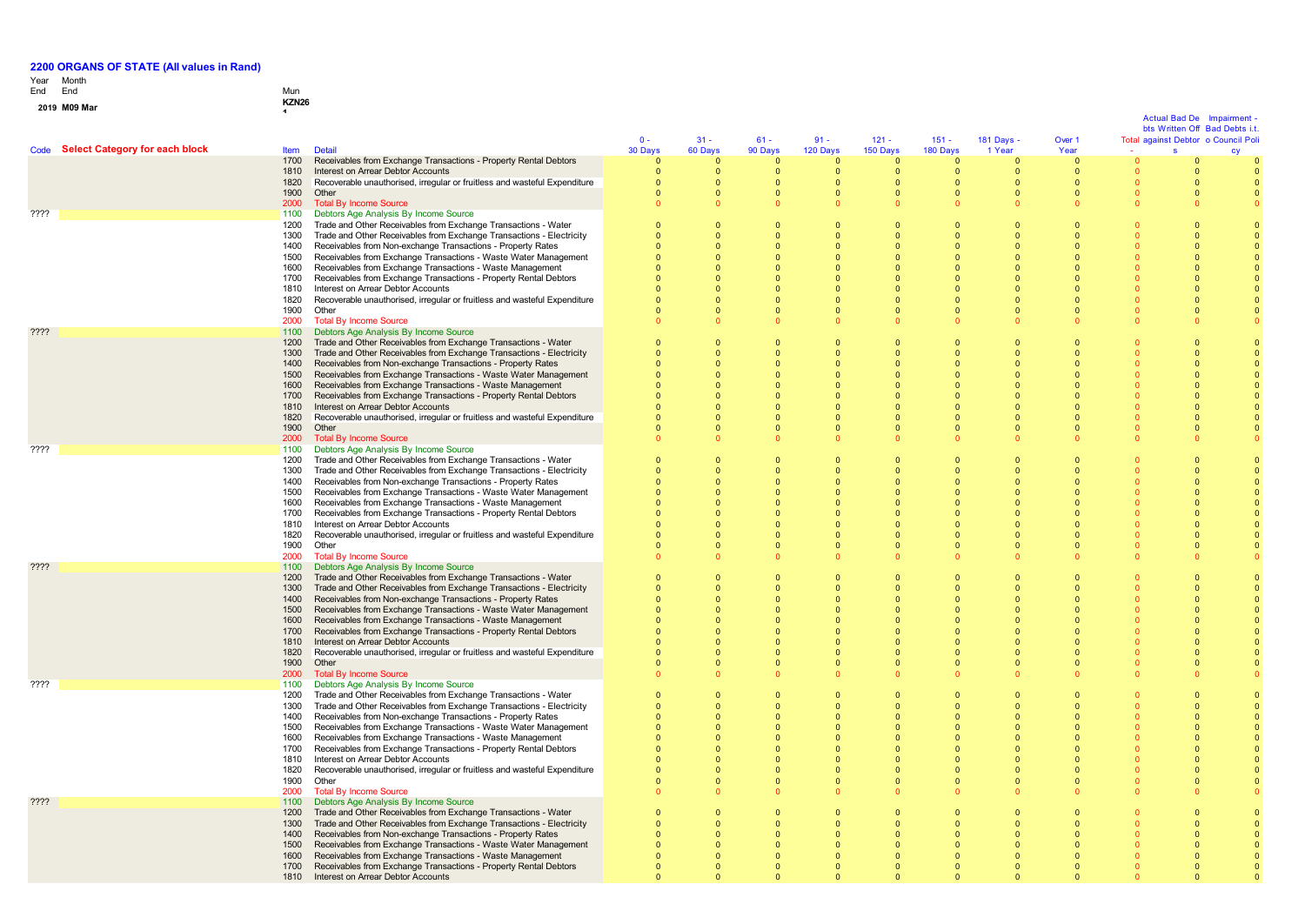**0 1**

# Year End Month End Mun

| 9 M09 Mar |  |  |
|-----------|--|--|

**M09 Mar KZN26 <sup>1</sup>**

|              |                                     |              |                                                                                                                                     |                              |                            |                      |                          |                            |                          |                          |                              |            | Actual Bad De<br>bts Written Off Bad Debts i.t | Impairment |              |
|--------------|-------------------------------------|--------------|-------------------------------------------------------------------------------------------------------------------------------------|------------------------------|----------------------------|----------------------|--------------------------|----------------------------|--------------------------|--------------------------|------------------------------|------------|------------------------------------------------|------------|--------------|
|              |                                     |              |                                                                                                                                     | $0 -$                        | $31 -$                     | $61 -$               | $91 -$                   | $121 -$                    | $151 -$                  | 181 Days -               | Over 1                       |            | Total against Debtor o Council Poli            |            |              |
|              | Code Select Category for each block | Item         | <b>Detail</b>                                                                                                                       | 30 Days                      | 60 Days                    | 90 Days              | 120 Days                 | 150 Days                   | 180 Days                 | 1 Year                   | Year                         |            | $\mathbf{s}$                                   |            |              |
|              |                                     | 1820<br>1900 | Recoverable unauthorised, irregular or fruitless and wasteful Expenditure<br>Other                                                  | $\mathbf{0}$<br>$\mathbf{0}$ | $\Omega$<br>$\overline{0}$ | $\cap$<br>$\Omega$   | $\Omega$<br>$\mathbf{0}$ | $\Omega$<br>$\overline{0}$ | $\mathbf{0}$<br>$\Omega$ | $\mathbf{0}$<br>$\Omega$ | $\mathbf{0}$<br>$\mathbf{0}$ |            |                                                |            |              |
|              |                                     | 2000         | <b>Total By Income Source</b>                                                                                                       |                              |                            |                      | $\Omega$                 | $\Omega$                   | $\Omega$                 |                          | $\Omega$                     |            |                                                |            |              |
| ????         |                                     | 1100         | Debtors Age Analysis By Income Source                                                                                               |                              |                            |                      |                          |                            |                          |                          |                              |            |                                                |            |              |
|              |                                     | 1200         | Trade and Other Receivables from Exchange Transactions - Water                                                                      | $\Omega$                     | $\Omega$                   |                      | $\Omega$                 | $\Omega$                   | $\Omega$                 | $\Omega$                 | $\Omega$                     |            |                                                |            |              |
|              |                                     | 1300         | Trade and Other Receivables from Exchange Transactions - Electricity                                                                | $\Omega$                     | $\Omega$                   |                      | $\Omega$                 | $\Omega$                   | $\Omega$                 | $\Omega$                 | $\Omega$                     |            |                                                |            |              |
|              |                                     | 1400<br>1500 | Receivables from Non-exchange Transactions - Property Rates<br>Receivables from Exchange Transactions - Waste Water Management      | $\Omega$<br>$\Omega$         | $\Omega$<br>$\Omega$       |                      | $\Omega$<br>$\Omega$     | $\Omega$<br>$\Omega$       | $\Omega$<br>$\Omega$     | $\Omega$<br>$\Omega$     | $\Omega$<br>$\Omega$         |            |                                                |            |              |
|              |                                     | 1600         | Receivables from Exchange Transactions - Waste Management                                                                           | $\Omega$                     | $\Omega$                   |                      | $\Omega$                 | $\Omega$                   | $\Omega$                 | $\Omega$                 | $\mathbf{0}$                 |            |                                                |            |              |
|              |                                     | 1700         | Receivables from Exchange Transactions - Property Rental Debtors                                                                    |                              |                            |                      |                          |                            | $\Omega$                 |                          | $\mathbf{0}$                 |            |                                                |            |              |
|              |                                     | 1810         | Interest on Arrear Debtor Accounts                                                                                                  |                              | $\Omega$                   |                      |                          |                            | $\Omega$                 |                          | $\Omega$                     |            |                                                |            |              |
|              |                                     | 1820         | Recoverable unauthorised, irregular or fruitless and wasteful Expenditure                                                           | $\Omega$                     | $\Omega$                   |                      | $\Omega$                 | $\Omega$                   | $\Omega$                 | $\Omega$                 | $\Omega$                     |            |                                                |            |              |
|              |                                     | 1900         | Other                                                                                                                               | $\Omega$                     | $\Omega$                   |                      | $\Omega$                 | $\Omega$                   | $\Omega$                 | $\Omega$                 | $\Omega$                     |            |                                                |            | $\Omega$     |
|              |                                     | 2000<br>1100 | <b>Total By Income Source</b><br>Debtors Age Analysis By Income Source                                                              |                              |                            |                      |                          |                            | $\Omega$                 |                          | $\Omega$                     |            |                                                |            |              |
|              |                                     | 1200         | Trade and Other Receivables from Exchange Transactions - Water                                                                      |                              |                            |                      |                          |                            | $\Omega$                 |                          |                              |            |                                                |            |              |
|              |                                     | 1300         | Trade and Other Receivables from Exchange Transactions - Electricity                                                                |                              |                            |                      |                          | $\Omega$                   | $\Omega$                 |                          | $\Omega$                     |            |                                                |            |              |
|              |                                     | 1400         | Receivables from Non-exchange Transactions - Property Rates                                                                         | $\Omega$                     | $\Omega$                   |                      | $\Omega$                 | $\Omega$                   | $\Omega$                 | $\Omega$                 | $\Omega$                     |            |                                                |            |              |
|              |                                     | 1500         | Receivables from Exchange Transactions - Waste Water Management                                                                     | $\Omega$                     | $\Omega$                   |                      | $\Omega$                 | $\Omega$                   | $\Omega$                 | n                        | $\Omega$                     |            |                                                |            |              |
|              |                                     | 1600<br>1700 | Receivables from Exchange Transactions - Waste Management<br>Receivables from Exchange Transactions - Property Rental Debtors       | $\Omega$                     | $\Omega$<br>$\Omega$       |                      | $\Omega$                 | $\Omega$<br>$\Omega$       | $\Omega$<br>$\Omega$     | $\Omega$<br>$\Omega$     | $\Omega$<br>$\Omega$         |            |                                                |            |              |
|              |                                     | 1810         | Interest on Arrear Debtor Accounts                                                                                                  |                              | $\Omega$                   |                      |                          | $\Omega$                   | $\Omega$                 |                          | $\Omega$                     |            |                                                |            |              |
|              |                                     | 1820         | Recoverable unauthorised, irregular or fruitless and wasteful Expenditure                                                           |                              |                            |                      |                          | $\Omega$                   | $\Omega$                 |                          | $\Omega$                     |            |                                                |            |              |
|              |                                     | 1900         | Other                                                                                                                               | $\Omega$                     | $\overline{0}$             |                      | $\Omega$                 | $\overline{0}$             | $\Omega$                 | $\Omega$                 | $\mathbf{0}$                 |            |                                                |            |              |
|              |                                     | 2000         | <b>Total By Income Source</b>                                                                                                       |                              |                            |                      |                          | $\Omega$                   | $\Omega$                 |                          | $\Omega$                     |            |                                                |            |              |
| ????         |                                     | 1100<br>1200 | Debtors Age Analysis By Income Source<br>Trade and Other Receivables from Exchange Transactions - Water                             | $\Omega$                     | $\overline{0}$             |                      | $\Omega$                 | $\Omega$                   | $\Omega$                 | $\Omega$                 | $\mathbf{0}$                 |            |                                                |            |              |
|              |                                     | 1300         | Trade and Other Receivables from Exchange Transactions - Electricity                                                                | $\Omega$                     | - 0                        |                      | $\Omega$                 | $\mathbf{0}$               | $\Omega$                 | $\mathbf 0$              | $\mathbf{0}$                 |            |                                                |            |              |
|              |                                     | 1400         | Receivables from Non-exchange Transactions - Property Rates                                                                         |                              | $\mathbf 0$                |                      |                          | $\mathbf{0}$               | $\mathbf 0$              |                          |                              |            |                                                |            |              |
|              |                                     | 1500         | Receivables from Exchange Transactions - Waste Water Management                                                                     |                              | $\Omega$                   |                      |                          | $\Omega$                   | $\Omega$                 |                          | $\Omega$                     |            |                                                |            |              |
|              |                                     | 1600         | Receivables from Exchange Transactions - Waste Management                                                                           | $\Omega$                     | $\Omega$                   |                      | $\Omega$                 | $\Omega$                   | $\Omega$                 |                          | $\Omega$                     |            |                                                |            |              |
|              |                                     | 1700<br>1810 | Receivables from Exchange Transactions - Property Rental Debtors                                                                    |                              | $\Omega$<br>$\Omega$       |                      | $\Omega$<br>$\Omega$     | $\Omega$<br>$\Omega$       | $\Omega$                 | $\Omega$                 | $\Omega$<br>$\Omega$         |            |                                                |            |              |
|              |                                     | 1820         | Interest on Arrear Debtor Accounts<br>Recoverable unauthorised, irregular or fruitless and wasteful Expenditure                     | $\Omega$                     | $\Omega$                   |                      | $\Omega$                 | $\Omega$                   | $\Omega$<br>$\Omega$     | $\Omega$                 | $\Omega$                     |            |                                                |            |              |
|              |                                     | 1900         | Other                                                                                                                               | $\Omega$                     | $\Omega$                   |                      | $\Omega$                 | $\Omega$                   | $\Omega$                 | $\Omega$                 | $\Omega$                     |            |                                                |            |              |
|              |                                     | 2000         | <b>Total By Income Source</b>                                                                                                       |                              |                            |                      |                          |                            |                          |                          |                              |            |                                                |            |              |
| ????         |                                     | 1100         | Debtors Age Analysis By Income Source                                                                                               |                              |                            |                      |                          |                            |                          |                          |                              |            |                                                |            |              |
|              |                                     | 1200         | Trade and Other Receivables from Exchange Transactions - Water                                                                      | $\Omega$                     | $\overline{0}$             |                      | $\Omega$                 |                            | $\Omega$                 |                          | $\mathbf{0}$                 |            |                                                |            | $\Omega$     |
|              |                                     | 1300<br>1400 | Trade and Other Receivables from Exchange Transactions - Electricity<br>Receivables from Non-exchange Transactions - Property Rates | $\Omega$<br>$\Omega$         | $\Omega$<br>$\Omega$       |                      | $\Omega$<br>$\Omega$     | $\Omega$<br>$\Omega$       | $\Omega$<br>$\Omega$     | $\Omega$<br>$\Omega$     | $\Omega$<br>$\Omega$         |            |                                                |            | $\Omega$     |
|              |                                     | 1500         | Receivables from Exchange Transactions - Waste Water Management                                                                     | $\Omega$                     | - 0                        |                      | $\Omega$                 | $\mathbf{0}$               | $\Omega$                 | $\Omega$                 | $\mathbf{0}$                 |            |                                                |            | $\Omega$     |
|              |                                     | 1600         | Receivables from Exchange Transactions - Waste Management                                                                           |                              |                            |                      | $\Omega$                 |                            | $\mathbf{0}$             | $\Omega$                 | $\mathbf{0}$                 |            |                                                |            |              |
|              |                                     | 1700         | Receivables from Exchange Transactions - Property Rental Debtors                                                                    |                              |                            |                      |                          |                            | $\Omega$                 |                          | $\Omega$                     |            |                                                |            |              |
|              |                                     | 1810         | Interest on Arrear Debtor Accounts                                                                                                  | $\Omega$                     | $\Omega$                   |                      | $\Omega$                 | $\Omega$                   | $\Omega$                 | $\Omega$                 | $\Omega$                     |            |                                                |            |              |
|              |                                     | 1820<br>1900 | Recoverable unauthorised, irregular or fruitless and wasteful Expenditure<br>Other                                                  | $\Omega$<br>$\Omega$         | $\Omega$<br>$\Omega$       | $\Omega$<br>$\Omega$ | $\Omega$<br>$\Omega$     | $\Omega$<br>$\Omega$       | $\Omega$<br>$\Omega$     | $\Omega$<br>$\Omega$     | $\Omega$<br>$\Omega$         |            |                                                |            |              |
|              |                                     | 2000         | <b>Total By Income Source</b>                                                                                                       |                              |                            |                      |                          | $\Omega$                   | $\Omega$                 |                          | $\Omega$                     |            |                                                |            |              |
| ????         |                                     | 1100         | Debtors Age Analysis By Income Source                                                                                               |                              |                            |                      |                          |                            |                          |                          |                              |            |                                                |            |              |
|              |                                     | 1200         | Trade and Other Receivables from Exchange Transactions - Water                                                                      | $\Omega$                     |                            |                      |                          |                            | $\Omega$                 |                          | $\Omega$                     |            |                                                |            |              |
|              |                                     | 1300         | Trade and Other Receivables from Exchange Transactions - Electricity                                                                | $\Omega$                     | $\Omega$                   |                      |                          | $\Omega$                   | $\Omega$                 |                          | $\Omega$                     |            |                                                |            |              |
|              |                                     | 1400<br>1500 | Receivables from Non-exchange Transactions - Property Rates<br>Receivables from Exchange Transactions - Waste Water Management      | $\Omega$<br>$\Omega$         | $\Omega$<br>$\overline{0}$ |                      | $\Omega$<br>$\Omega$     | $\Omega$<br>$\overline{0}$ | $\Omega$<br>$\Omega$     | $\Omega$                 | $\Omega$<br>$\Omega$         |            |                                                |            | $\Omega$     |
|              |                                     | 1600         | Receivables from Exchange Transactions - Waste Management                                                                           | $\Omega$                     | $\Omega$                   |                      | $\Omega$                 | $\Omega$                   | $\Omega$                 | $\Omega$                 | $\Omega$                     |            |                                                |            |              |
|              |                                     | 1700         | Receivables from Exchange Transactions - Property Rental Debtors                                                                    |                              | $\Omega$                   |                      | $\Omega$                 | $\Omega$                   | $\Omega$                 |                          | $\Omega$                     |            |                                                |            |              |
|              |                                     | 1810         | Interest on Arrear Debtor Accounts                                                                                                  |                              | $\Omega$                   |                      | $\Omega$                 | $\overline{0}$             | $\Omega$                 | $\Omega$                 | $\Omega$                     |            |                                                |            |              |
|              |                                     | 1820         | Recoverable unauthorised, irregular or fruitless and wasteful Expenditure                                                           | $\mathbf{0}$                 | $\overline{0}$             |                      | $\Omega$                 | $\overline{0}$             | $\mathbf{0}$             | $\mathbf 0$              | $\mathbf{0}$                 |            |                                                |            |              |
|              |                                     | 1900<br>2000 | Other<br><b>Total By Income Source</b>                                                                                              | $\Omega$                     | $\overline{0}$             |                      | $\Omega$                 | $\overline{0}$             | $\Omega$                 | $\Omega$                 | $\mathbf{0}$                 |            |                                                |            |              |
| 2299         | <b>TOTAL</b>                        | 1100         | Debtors Age Analysis By Income Source                                                                                               |                              |                            |                      |                          |                            |                          |                          |                              |            |                                                |            |              |
| 2299         | <b>TOTAL</b>                        | 1200         | Trade and Other Receivables from Exchange Transactions - Water                                                                      | $\Omega$                     | $\Omega$                   | $\Omega$             | $\Omega$                 | $\Omega$                   | $\overline{0}$           | $\Omega$                 | $\Omega$                     | $\Omega$   |                                                |            |              |
| 2299         | <b>TOTAL</b>                        | 1300         | Trade and Other Receivables from Exchange Transactions - Electricity                                                                | 217 726                      | 240 514                    | 41 598               | $\Omega$                 | 221 728                    | 33 156                   | $-954400$                | 1 553 950                    | 1 354 271  |                                                |            | $\Omega$     |
| 2299         | <b>TOTAL</b>                        | 1400         | Receivables from Non-exchange Transactions - Property Rates                                                                         | 196 193                      | 373 771                    | 185 619              | $\Omega$                 | 182 392                    | 159 897                  | 3 084 901                | 8 136 375                    | 12 319 148 |                                                |            | $\Omega$     |
| 2299<br>2299 | <b>TOTAL</b><br><b>TOTAL</b>        | 1500<br>1600 | Receivables from Exchange Transactions - Waste Water Management<br>Receivables from Exchange Transactions - Waste Management        | $\Omega$<br>33 560           | $\Omega$<br>64 209         | $\Omega$<br>31 571   | $\Omega$<br>$\Omega$     | $\Omega$<br>29 748         | $\Omega$<br>28 782       | $\Omega$<br>141 990      | $\Omega$<br>1 604 950        | 1934 810   |                                                |            |              |
| 2299         | <b>TOTAL</b>                        | 1700         | Receivables from Exchange Transactions - Property Rental Debtors                                                                    | $\Omega$                     | $\Omega$                   | $\Omega$             | $\Omega$                 | $\Omega$                   | $\Omega$                 | $\Omega$                 | $\Omega$                     | - 0        |                                                |            | $\Omega$     |
| 2299         | <b>TOTAL</b>                        | 1810         | <b>Interest on Arrear Debtor Accounts</b>                                                                                           | 247 765                      | $\overline{\mathbf{0}}$    | $\Omega$             | $\mathbf 0$              | $\mathbf 0$                | $\overline{0}$           | $\overline{\mathbf{0}}$  | $\mathbf{0}$                 | 247 765    |                                                |            | $\Omega$     |
| 2299         | <b>TOTAL</b>                        | 1820         | Recoverable unauthorised, irregular or fruitless and wasteful Expenditure                                                           | $\Omega$                     | $\Omega$                   | $\Omega$             | $\Omega$                 | $\overline{0}$             | $\mathbf 0$              | $\Omega$                 | $\mathbf{0}$                 | $\Omega$   |                                                |            | $\mathbf{0}$ |
| 2299         | <b>TOTAL</b>                        | 1900         | Other                                                                                                                               | $\mathbf{0}$                 | $\Omega$                   | $\Omega$             | $\Omega$                 | $\overline{0}$             | $\mathbf{0}$             | $\mathbf{0}$             | $\mathbf{0}$                 | $\Omega$   |                                                |            | $\Omega$     |
|              |                                     |              |                                                                                                                                     |                              |                            |                      |                          |                            |                          |                          |                              |            |                                                |            |              |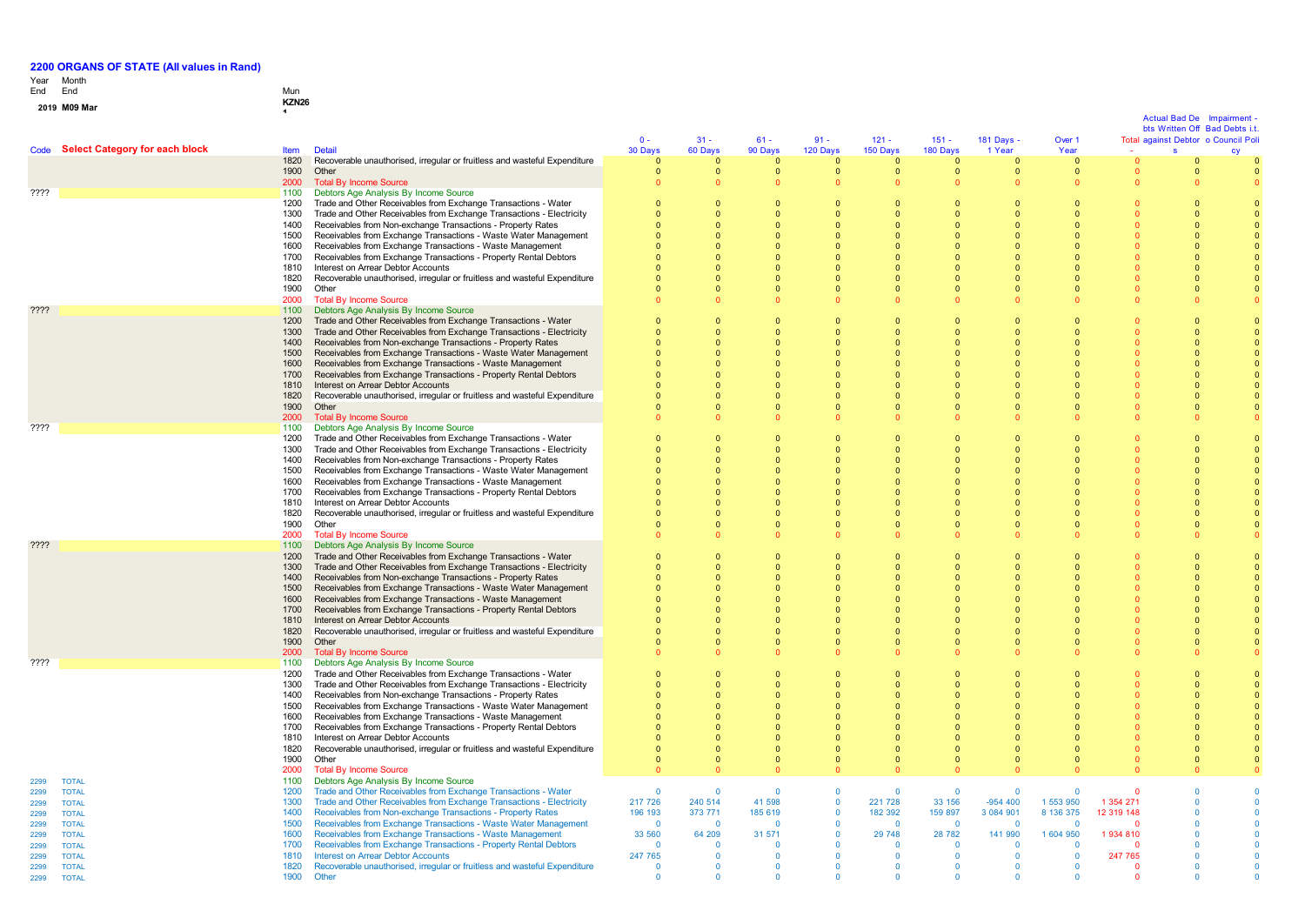| 2200 ORGANS OF STATE (All values in Rand)<br>Year Month<br>End End | Mun<br><b>KZN26</b> |                             |                    |                    |                    |          |                     |                     |                     |                    |            |                                                                       |           |
|--------------------------------------------------------------------|---------------------|-----------------------------|--------------------|--------------------|--------------------|----------|---------------------|---------------------|---------------------|--------------------|------------|-----------------------------------------------------------------------|-----------|
| 2019 M09 Mar                                                       |                     |                             |                    |                    |                    |          |                     |                     |                     |                    |            | Actual Bad De Impairment -                                            |           |
|                                                                    |                     |                             | <u>n - </u>        |                    | 61 -               | $91 -$   | $121 -$             | $151 -$             | 181 Days -          | Over 1             |            | bts Written Off Bad Debts i.t.<br>Total against Debtor o Council Poli |           |
| Code Select Category for each block<br>2299 TOTAL                  | <b>Item</b> Detail  | 2000 Total By Income Source | 30 Days<br>695 243 | 60 Days<br>678 494 | 90 Days<br>258 788 | 120 Days | 150 Days<br>433 868 | 180 Days<br>221 835 | 1 Year<br>2 272 490 | Year<br>11 295 275 | 15 855 994 |                                                                       | <b>CV</b> |

Notes:

Debt owed by Organs of State includes vacant land zoned for government purposes or registered in the name of the relevant institution<br>Debt owed by public institutions listed in the PFMA Schedules (see attached), must be gr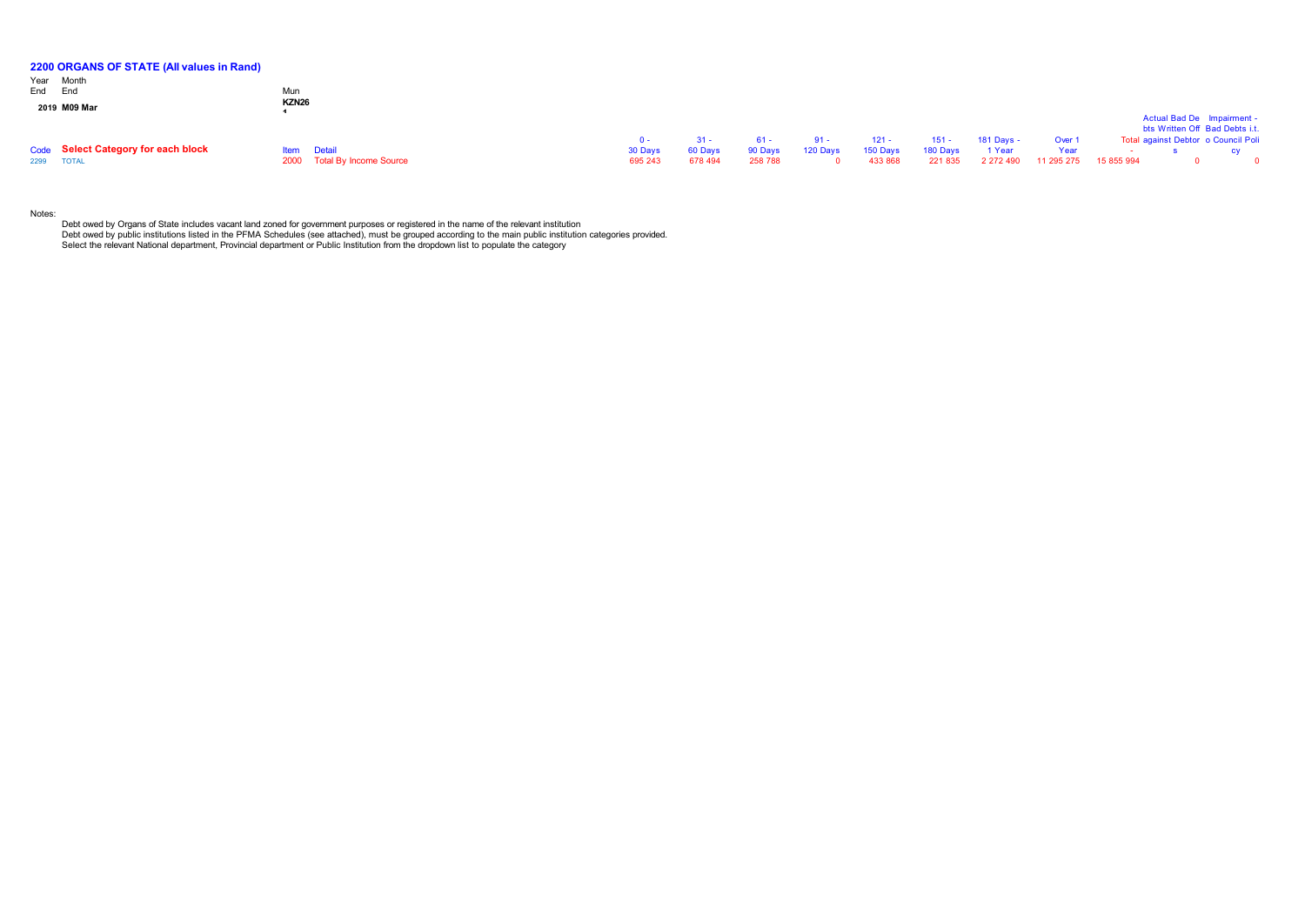**M09 Mar KZN26 <sup>1</sup>**

## Year End Month End Mun

**0 1**

| Code | Area                                                                                   | <b>Item</b>  | <b>Detail</b>                                                                                                                       | $\Omega$ -<br>30 Days | $31 -$<br>60 Days        | $61 -$<br>90 Days    | $91 -$<br>120 Days   | $121 -$<br>150 Days        | $151 -$<br>180 Days  | 181 Days $\cdot$<br>1 Year | Over 1<br>Year | <b>Total against Debtor</b> | bts Written Of |
|------|----------------------------------------------------------------------------------------|--------------|-------------------------------------------------------------------------------------------------------------------------------------|-----------------------|--------------------------|----------------------|----------------------|----------------------------|----------------------|----------------------------|----------------|-----------------------------|----------------|
| 2301 | Businesses: Municipal Licensed Area                                                    | 1100         | Debtors Age Analysis By Income Source                                                                                               |                       |                          |                      |                      |                            |                      |                            |                |                             |                |
|      | Businesses: Municipal Licensed Area                                                    | 1200         | Trade and Other Receivables from Exchange Transactions - Water                                                                      | $\Omega$              | $\Omega$                 | $\Omega$             | $\Omega$             | $\Omega$                   | $\Omega$             | $\Omega$                   | $\Omega$       | $\Omega$                    |                |
|      | Businesses: Municipal Licensed Area                                                    | 1300         | Trade and Other Receivables from Exchange Transactions - Electricity                                                                | 874 083               | 186 494                  | $-37437$             | $-17581$             | 22 978                     | 75 113               | 399 654                    | 837 571        | 2 340 874                   |                |
|      | Businesses: Municipal Licensed Area                                                    | 1400         | Receivables from Non-exchange Transactions - Property Rates                                                                         | 440 554               | 733 653                  | 201 814              | $-2016$              | 286 341                    | 263 227              | 1778 664                   | 8779819        | 12 482 058                  |                |
|      | Businesses: Municipal Licensed Area                                                    | 1500         | Receivables from Exchange Transactions - Waste Water Management                                                                     | $\Omega$              | $\Omega$                 | $\Omega$             | $\Omega$             | $\overline{0}$             | $\Omega$             | $\Omega$                   | $\Omega$       | $\Omega$                    |                |
|      | Businesses: Municipal Licensed Area                                                    | 1600         | Receivables from Exchange Transactions - Waste Management                                                                           | 46 403                | 66 118                   | 28 487               | $-1$                 | 27 461                     | 27 487               | 232 363                    | 1835355        | 2 263 673                   |                |
|      | Businesses: Municipal Licensed Area                                                    | 1700         | Receivables from Exchange Transactions - Property Rental Debtors                                                                    | $\Omega$              | $\mathbf{0}$             | $\Omega$             | $\Omega$             | $\Omega$                   | $\Omega$             | $\Omega$                   | $\Omega$       |                             |                |
|      | Businesses: Municipal Licensed Area                                                    | 1810         | Interest on Arrear Debtor Accounts                                                                                                  | 244 929               | $\mathbf{0}$             | $\Omega$             | 0                    | $\overline{0}$             | $\mathbf{0}$         | $\Omega$                   | $\Omega$       | 244 929                     |                |
|      | Businesses: Municipal Licensed Area                                                    | 1820         | Recoverable unauthorised, irregular or fruitless and wasteful Expenditure                                                           | $\Omega$              | $\Omega$                 | $\Omega$             | $\Omega$             | $\Omega$                   | $\Omega$             | $\Omega$                   | $\Omega$       |                             |                |
|      | Businesses: Municipal Licensed Area                                                    | 1900         | Other                                                                                                                               | $\Omega$              | $\Omega$                 | $\Omega$             | $\overline{0}$       | $\overline{0}$             | $\Omega$             | $\Omega$                   | $\Omega$       | $\Omega$                    |                |
|      | Businesses: Municipal Licensed Area<br>Businesses: Eskom Licensed Area                 | 2000         | <b>Total By Income Source</b>                                                                                                       | 1 605 970             | 986 265                  | 192 864              | 19 598               | 336 781                    | 365 827              | 2 410 681                  | 11 452 745     | 17 331 533                  |                |
| 2302 | Businesses: Eskom Licensed Area                                                        | 1100<br>1200 | Debtors Age Analysis By Income Source<br>Trade and Other Receivables from Exchange Transactions - Water                             | 0                     | $\mathbf{0}$             | $\mathbf{0}$         | $\mathbf 0$          | $\overline{0}$             | $\mathbf{0}$         |                            |                |                             |                |
|      | Businesses: Eskom Licensed Area                                                        | 1300         | Trade and Other Receivables from Exchange Transactions - Electricity                                                                | $\Omega$              | $\Omega$                 | $\Omega$             |                      | $\Omega$                   | $\Omega$             |                            |                |                             |                |
|      | Businesses: Eskom Licensed Area                                                        | 1400         | Receivables from Non-exchange Transactions - Property Rates                                                                         | $\Omega$              | $\Omega$                 | $\Omega$             | $\Omega$             | $\Omega$                   | $\Omega$             | $\Omega$                   |                |                             |                |
|      | Businesses: Eskom Licensed Area                                                        | 1500         | Receivables from Exchange Transactions - Waste Water Management                                                                     | $\Omega$              | $\Omega$                 | $\Omega$             | $\Omega$             | $\Omega$                   | $\Omega$             | $\Omega$                   |                |                             |                |
|      | Businesses: Eskom Licensed Area                                                        | 1600         | Receivables from Exchange Transactions - Waste Management                                                                           | $\Omega$              | $\Omega$                 | $\Omega$             | $\Omega$             | $\Omega$                   | $\Omega$             | $\Omega$                   |                |                             |                |
|      | Businesses: Eskom Licensed Area                                                        | 1700         | Receivables from Exchange Transactions - Property Rental Debtors                                                                    | $\Omega$              | $\Omega$                 | $\Omega$             |                      |                            | $\Omega$             | $\Omega$                   |                |                             |                |
|      | Businesses: Eskom Licensed Area                                                        | 1810         | Interest on Arrear Debtor Accounts                                                                                                  |                       | $\Omega$                 |                      |                      |                            | $\Omega$             | $\Omega$                   |                |                             |                |
|      | Businesses: Eskom Licensed Area                                                        | 1820         | Recoverable unauthorised, irregular or fruitless and wasteful Expenditure                                                           | $\Omega$              | $\Omega$                 | $\Omega$             | $\Omega$             | $\overline{0}$             | $\Omega$             | $\Omega$                   |                | $\Omega$                    |                |
|      | Businesses: Eskom Licensed Area                                                        | 1900         | Other                                                                                                                               | $\Omega$              | $\Omega$                 | $\Omega$             | $\Omega$             | $\Omega$                   | $\Omega$             | $\Omega$                   |                | $\Omega$                    |                |
|      | Businesses: Eskom Licensed Area                                                        | 2000         | <b>Total By Income Source</b>                                                                                                       | $\Omega$              | $\Omega$                 |                      |                      |                            | $\Omega$             |                            |                |                             |                |
| 2303 | Industrial: Municipal Licensed Area                                                    | 1100         | Debtors Age Analysis By Income Source                                                                                               |                       |                          |                      |                      |                            |                      |                            |                |                             |                |
|      | Industrial: Municipal Licensed Area                                                    | 1200<br>1300 | Trade and Other Receivables from Exchange Transactions - Water                                                                      | $\Omega$<br>$\Omega$  | $\Omega$<br>$\Omega$     | $\Omega$<br>$\Omega$ | $\Omega$<br>$\Omega$ | $\overline{0}$<br>$\Omega$ | $\Omega$<br>$\Omega$ | $\Omega$                   |                |                             |                |
|      | Industrial: Municipal Licensed Area<br>Industrial: Municipal Licensed Area             | 1400         | Trade and Other Receivables from Exchange Transactions - Electricity<br>Receivables from Non-exchange Transactions - Property Rates | $\Omega$              | $\Omega$                 | $\Omega$             | $\Omega$             | $\Omega$                   | $\Omega$             | $\Omega$                   |                | $\Omega$<br>$\Omega$        |                |
|      | Industrial: Municipal Licensed Area                                                    | 1500         | Receivables from Exchange Transactions - Waste Water Management                                                                     | $\Omega$              | $\Omega$                 | $\Omega$             | $\Omega$             | $\Omega$                   | $\Omega$             | n                          |                |                             |                |
|      | Industrial: Municipal Licensed Area                                                    | 1600         | Receivables from Exchange Transactions - Waste Management                                                                           | $\Omega$              | $\Omega$                 | $\Omega$             |                      | $\Omega$                   | $\Omega$             | $\Omega$                   |                |                             |                |
|      | Industrial: Municipal Licensed Area                                                    | 1700         | Receivables from Exchange Transactions - Property Rental Debtors                                                                    |                       | $\mathbf{0}$             | $\Omega$             |                      |                            | $\Omega$             | $\Omega$                   |                |                             |                |
|      | Industrial: Municipal Licensed Area                                                    | 1810         | Interest on Arrear Debtor Accounts                                                                                                  | $\Omega$              | $\Omega$                 | $\Omega$             |                      | $\Omega$                   | $\Omega$             | $\Omega$                   |                |                             |                |
|      | Industrial: Municipal Licensed Area                                                    | 1820         | Recoverable unauthorised, irregular or fruitless and wasteful Expenditure                                                           | $\Omega$              | $\mathbf{0}$             | $\Omega$             | $\Omega$             | $\overline{0}$             | $\Omega$             | $\Omega$                   |                |                             |                |
|      | Industrial: Municipal Licensed Area                                                    | 1900         | Other                                                                                                                               | $\Omega$              | $\Omega$                 | $\bullet$            | $\Omega$             | $\Omega$                   | $\Omega$             | $\Omega$                   | $\Omega$       | $\Omega$                    |                |
|      | Industrial: Municipal Licensed Area                                                    | 2000         | <b>Total By Income Source</b>                                                                                                       |                       | $\Omega$                 |                      |                      |                            |                      |                            |                |                             |                |
| 2304 | Industrial: Eskom Licensed Area                                                        | 1100         | Debtors Age Analysis By Income Source                                                                                               |                       |                          |                      |                      |                            |                      |                            |                |                             |                |
|      | Industrial: Eskom Licensed Area                                                        | 1200         | Trade and Other Receivables from Exchange Transactions - Water                                                                      | $\Omega$              | $\Omega$                 | $\Omega$             | $\Omega$             | $\Omega$                   | $\Omega$             | $\Omega$                   |                |                             |                |
|      | Industrial: Eskom Licensed Area                                                        | 1300         | Trade and Other Receivables from Exchange Transactions - Electricity                                                                | $\Omega$              | $\Omega$                 | $\Omega$             | $\Omega$             | $\Omega$                   | $\Omega$             | n                          |                |                             |                |
|      | Industrial: Eskom Licensed Area                                                        | 1400         | Receivables from Non-exchange Transactions - Property Rates                                                                         | $\Omega$              | $\Omega$                 | $\Omega$             |                      | $\Omega$                   | $\Omega$             | $\Omega$                   |                |                             |                |
|      | Industrial: Eskom Licensed Area<br>Industrial: Eskom Licensed Area                     | 1500<br>1600 | Receivables from Exchange Transactions - Waste Water Management<br>Receivables from Exchange Transactions - Waste Management        | $\Omega$<br>$\Omega$  | $\Omega$<br>$\Omega$     | $\Omega$             |                      | $\Omega$                   | $\Omega$<br>$\Omega$ | $\Omega$                   |                |                             |                |
|      | Industrial: Eskom Licensed Area                                                        | 1700         | Receivables from Exchange Transactions - Property Rental Debtors                                                                    | $\Omega$              | $\Omega$                 | $\Omega$             | $\Omega$             | $\Omega$                   | $\Omega$             | $\Omega$                   |                |                             |                |
|      | Industrial: Eskom Licensed Area                                                        | 1810         | Interest on Arrear Debtor Accounts                                                                                                  | $\Omega$              | $\bullet$                | $\Omega$             | $\Omega$             | $\Omega$                   | $\Omega$             | $\Omega$                   |                |                             |                |
|      | Industrial: Eskom Licensed Area                                                        | 1820         | Recoverable unauthorised, irregular or fruitless and wasteful Expenditure                                                           | $\Omega$              | $\mathbf{0}$             | $\Omega$             | $\Omega$             | $\Omega$                   | $\Omega$             | $\Omega$                   |                |                             |                |
|      | Industrial: Eskom Licensed Area                                                        | 1900         | Other                                                                                                                               |                       | $\mathbf{0}$             | $\mathbf 0$          |                      | $\overline{0}$             | $\mathbf{0}$         | n                          |                |                             |                |
|      | Industrial: Eskom Licensed Area                                                        | 2000         | <b>Total By Income Source</b>                                                                                                       | $\Omega$              | $\Omega$                 |                      |                      |                            |                      |                            |                |                             |                |
| 2305 | Mining Companies: Municipal Licensed Area                                              | 1100         | Debtors Age Analysis By Income Source                                                                                               |                       |                          |                      |                      |                            |                      |                            |                |                             |                |
|      | Mining Companies: Municipal Licensed Area                                              | 1200         | Trade and Other Receivables from Exchange Transactions - Water                                                                      | $\Omega$              | $\Omega$                 | $\Omega$             | $\Omega$             | $\Omega$                   | $\Omega$             | n                          |                |                             |                |
|      | Mining Companies: Municipal Licensed Area                                              | 1300         | Trade and Other Receivables from Exchange Transactions - Electricity                                                                | $\Omega$              | $\mathbf{0}$             | $\Omega$             | $\Omega$             | $\overline{0}$             | $\Omega$             | $\Omega$                   |                |                             |                |
|      | Mining Companies: Municipal Licensed Area                                              | 1400         | Receivables from Non-exchange Transactions - Property Rates                                                                         | $\Omega$              | $\Omega$                 | $\Omega$             |                      | $\Omega$                   | $\Omega$             | n                          |                |                             |                |
|      | Mining Companies: Municipal Licensed Area                                              | 1500         | Receivables from Exchange Transactions - Waste Water Management                                                                     | $\Omega$              | $\Omega$                 | $\Omega$             | $\Omega$             | $\Omega$                   | $\Omega$             | $\Omega$                   |                | $\Omega$                    |                |
|      | Mining Companies: Municipal Licensed Area                                              | 1600         | Receivables from Exchange Transactions - Waste Management                                                                           | $\Omega$              | $\Omega$                 | $\Omega$             | $\Omega$             | $\Omega$                   | $\Omega$             | $\Omega$                   |                | $\Omega$                    |                |
|      | Mining Companies: Municipal Licensed Area                                              | 1700         | Receivables from Exchange Transactions - Property Rental Debtors                                                                    | $\Omega$              | $\Omega$                 | $\Omega$             |                      | $\Omega$                   | $\Omega$             | $\Omega$                   |                |                             |                |
|      | Mining Companies: Municipal Licensed Area<br>Mining Companies: Municipal Licensed Area | 1810<br>1820 | Interest on Arrear Debtor Accounts<br>Recoverable unauthorised, irregular or fruitless and wasteful Expenditure                     | $\Omega$              | $\mathbf{0}$<br>$\Omega$ | $\Omega$             |                      |                            | $\Omega$<br>$\Omega$ | $\Omega$<br>$\Omega$       |                |                             |                |
|      | Mining Companies: Municipal Licensed Area                                              | 1900         | Other                                                                                                                               | $\Omega$              | $\Omega$                 | $\bullet$            | $\Omega$             | $\Omega$                   | $\Omega$             | $\Omega$                   |                | $\Omega$                    |                |
|      | Mining Companies: Municipal Licensed Area                                              | 2000         | <b>Total By Income Source</b>                                                                                                       | $\Omega$              | $\Omega$                 |                      |                      |                            |                      |                            |                |                             |                |
| 2306 | Mining Companies: Eskom Licensed Area                                                  | 1100         | Debtors Age Analysis By Income Source                                                                                               |                       |                          |                      |                      |                            |                      |                            |                |                             |                |
|      | Mining Companies: Eskom Licensed Area                                                  | 1200         | Trade and Other Receivables from Exchange Transactions - Water                                                                      | $\overline{0}$        | $\mathbf{0}$             | $\Omega$             | $\Omega$             | $\overline{0}$             | $\mathbf{0}$         |                            |                |                             |                |
|      | Mining Companies: Eskom Licensed Area                                                  | 1300         | Trade and Other Receivables from Exchange Transactions - Electricity                                                                |                       | $\Omega$                 | $\Omega$             |                      | $\Omega$                   | $\Omega$             | $\Omega$                   |                |                             |                |
|      | Mining Companies: Eskom Licensed Area                                                  | 1400         | Receivables from Non-exchange Transactions - Property Rates                                                                         | $\Omega$              | $\Omega$                 | $\Omega$             | $\Omega$             | $\Omega$                   | $\Omega$             | $\Omega$                   |                | $\Omega$                    |                |
|      | Mining Companies: Eskom Licensed Area                                                  | 1500         | Receivables from Exchange Transactions - Waste Water Management                                                                     | $\Omega$              | $\Omega$                 | $\Omega$             | $\Omega$             | $\Omega$                   | $\Omega$             | $\Omega$                   |                | n                           |                |
|      | Mining Companies: Eskom Licensed Area                                                  | 1600         | Receivables from Exchange Transactions - Waste Management                                                                           | $\Omega$              | $\Omega$                 | $\Omega$             | $\Omega$             | $\Omega$                   | $\Omega$             | $\Omega$                   |                |                             |                |
|      | Mining Companies: Eskom Licensed Area                                                  | 1700         | Receivables from Exchange Transactions - Property Rental Debtors                                                                    |                       | $\Omega$                 | $\Omega$             |                      | $\Omega$                   | $\Omega$             |                            |                |                             |                |
|      | Mining Companies: Eskom Licensed Area                                                  | 1810         | Interest on Arrear Debtor Accounts                                                                                                  |                       | $\Omega$                 |                      |                      |                            | $\Omega$             |                            |                |                             |                |
|      | Mining Companies: Eskom Licensed Area                                                  | 1820<br>1900 | Recoverable unauthorised, irregular or fruitless and wasteful Expenditure<br>Other                                                  | $\Omega$              | $\mathbf{0}$<br>$\Omega$ | $\Omega$             | $\Omega$<br>$\Omega$ | $\Omega$<br>$\Omega$       | $\Omega$<br>$\Omega$ | $\Omega$                   |                |                             |                |
|      | Mining Companies: Eskom Licensed Area<br>Mining Companies: Eskom Licensed Area         | 2000         | <b>Total By Income Source</b>                                                                                                       | $\Omega$              | $\mathbf{0}$             | $\Omega$             |                      |                            | $\Omega$             |                            |                |                             |                |
| 2307 | Embassies and Consulates: Municipal Licensed                                           | 1100         | Debtors Age Analysis By Income Source                                                                                               |                       |                          |                      |                      |                            |                      |                            |                |                             |                |
|      | Embassies and Consulates: Municipal Licensed                                           | 1200         | Trade and Other Receivables from Exchange Transactions - Water                                                                      | $\Omega$              | $\Omega$                 | $\Omega$             | $\Omega$             | $\Omega$                   | $\Omega$             | $\Omega$                   |                |                             |                |
|      |                                                                                        |              |                                                                                                                                     |                       |                          |                      |                      |                            |                      |                            |                |                             |                |

### Actual Bad De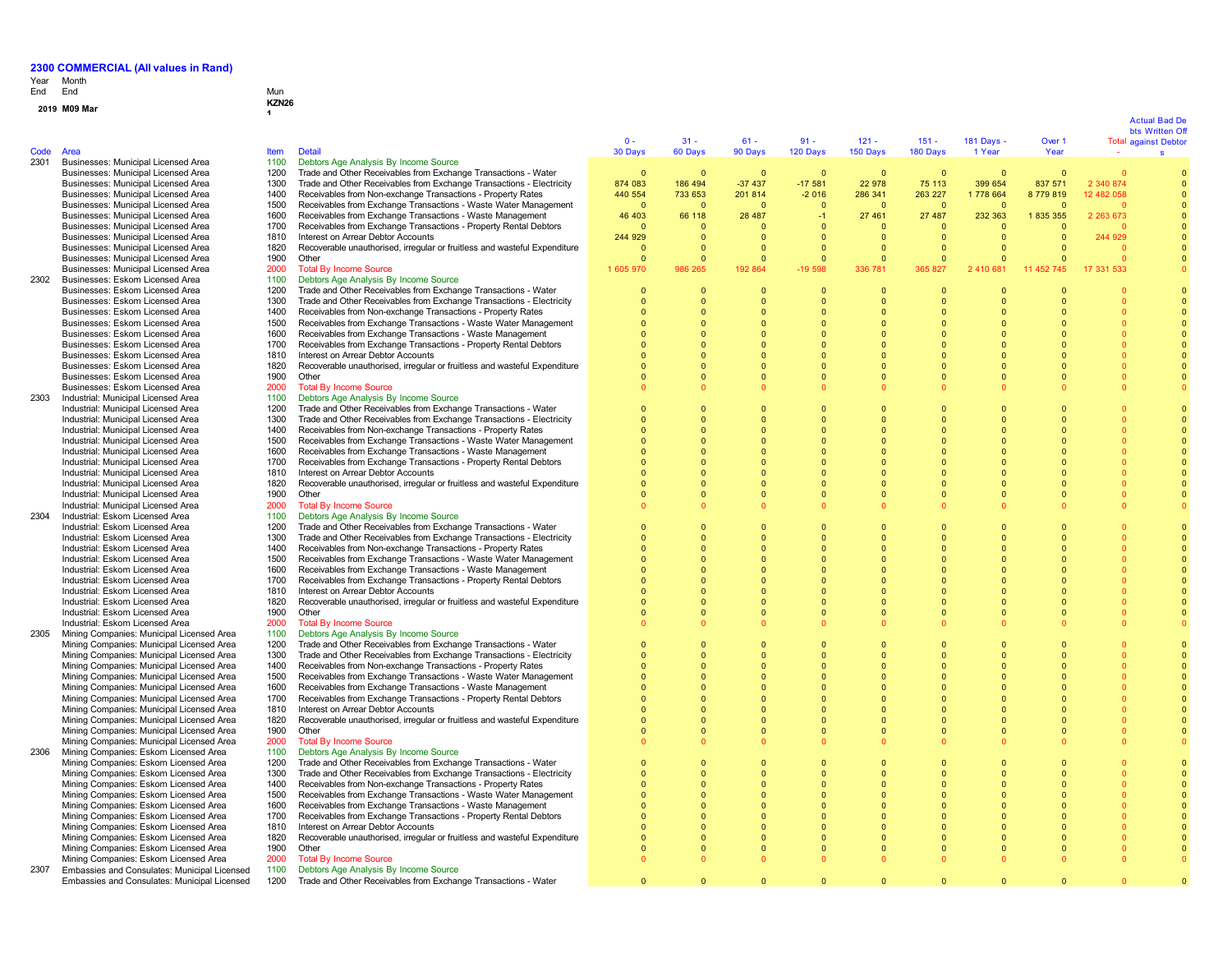**1**

### Year Month End End End Mun

### **<sup>2019</sup> M09 Mar KZN26**

Code Area<br>
2301 Businesses: Municipal Licensed Area (1100 Debto Businesses: Municipal Licensed Area 1810<br>1820 Businesses: Municipal Licensed Area Businesses: Municipal Licensed Area Businesses: Municipal Licensed Area 2000 Total By Income Source

Businesses: Eskom Licensed Area 2000<br>1100 Industrial: Municipal Licensed Area

Industrial: Municipal Licensed Area 1810<br>Industrial: Municipal Licensed Area 1820 Industrial: Municipal Licensed Area 2000<br>Industrial: Eskom Licensed Area 2000

Industrial: Eskom Licensed Area 1900 Other<br>1900 Total By Income Source 1900 Chain By Income Source

- Industrial: Eskom Licensed Area 2000 Total By Income Source<br>Mining Companies: Municipal Licensed Area 2010 Debtors Age Analysis By Income Source 2305 Mining Companies: Municipal Licensed Area 1100<br>Mining Companies: Municipal Licensed Area 1200 Mining Companies: Municipal Licensed Area 1400 Receivables from Non-exchange Transactions - Property Rates<br>Mining Companies: Municipal Licensed Area 1500 Receivables from Exchange Transactions - Waste Water Mana Mining Companies: Municipal Licensed Area 1500 Receivables from Exchange Transactions - Waste Water Management<br>Mining Companies: Municipal Licensed Area 1600 Receivables from Exchange Transactions - Waste Management Mining Companies: Municipal Licensed Area 1600 Receivables from Exchange Transactions - Waste Management<br>Mining Companies: Municipal Licensed Area 1700 Receivables from Exchange Transactions - Property Rental Debt Mining Companies: Municipal Licensed Area<br>Mining Companies: Municipal Licensed Area Mining Companies: Municipal Licensed Area 1900 Other<br>Mining Companies: Municipal Licensed Area 2000 Total By Income Source
- Mining Companies: Municipal Licensed Area 2000 Total By Income Source<br>Mining Companies: Eskom Licensed Area 1100 Debtors Age Analysis By Income Source 2306 Mining Companies: Eskom Licensed Area 1100<br>Mining Companies: Eskom Licensed Area 1200 Mining Companies: Eskom Licensed Area 1200 Trade and Other Receivables from Exchange Transactions - Water<br>Mining Companies: Eskom Licensed Area 1300 Trade and Other Receivables from Exchange Transactions - Electri Mining Companies: Eskom Licensed Area 1300 Trade and Other Receivables from Exchange Transactions - Electricity<br>Mining Companies: Eskom Licensed Area 1400 Receivables from Non-exchange Transactions - Property Rates Mining Companies: Eskom Licensed Area 1400 Receivables from Non-exchange Transactions - Property Rates<br>Mining Companies: Eskom Licensed Area 1500 Receivables from Exchange Transactions - Waste Water Manac Mining Companies: Eskom Licensed Area 1500 Receivables from Exchange Transactions - Waste Water Management<br>Mining Companies: Eskom Licensed Area 1600 Receivables from Exchange Transactions - Waste Management Mining Companies: Eskom Licensed Area 1600 Receivables from Exchange Transactions - Waste Management<br>1700 Receivables France Area 1700 Receivables from Exchange Transactions - Property Rental Debt Mining Companies: Eskom Licensed Area 1810 Interest on Arrear Debtor Accounts<br>Mining Companies: Eskom Licensed Area 1820 Recoverable unauthorised, irregular
- Mining Companies: Eskom Licensed Area 1900 Other<br>Mining Companies: Eskom Licensed Area 2000 Total By Income Source Mining Companies: Eskom Licensed Area 2000<br>Embassies and Consulates: Municipal Licensed 1100 2307 Embassies and Consulates: Municipal Licensed Embassies and Consulates: Municipal Licensed

231 Businesses: Municipal Licensed Area 1100 Debtors Age Analysis By Income Source<br>23 Municipal Licensed Area 1200 Trade and Other Receivables from Exchan Businesses: Municipal Licensed Area 1200 Trade and Other Receivables from Exchange Transactions - Water<br>Businesses: Municipal Licensed Area 1300 Trade and Other Receivables from Exchange Transactions - Flectri Businesses: Municipal Licensed Area 1300 Trade and Other Receivables from Exchange Transactions - Electricity<br>1400 Receivables from Non-exchange Transactions - Property Rates Businesses: Municipal Licensed Area 1400 Receivables from Non-exchange Transactions - Property Rates<br>Businesses: Municipal Licensed Area 1500 Receivables from Exchange Transactions - Waste Water Manac Businesses: Municipal Licensed Area 1500 Receivables from Exchange Transactions - Waste Water Management<br>Businesses: Municipal Licensed Area 1600 Receivables from Exchange Transactions - Waste Management Businesses: Municipal Licensed Area 1600 Receivables from Exchange Transactions - Waste Management<br>1700 Receivables from Exchange Transactions - Property Rental Debt 1700 Receivables from Exchange Transactions - Property Rental Debtors<br>1810 Interest on Arrear Debtor Accounts 1820 Recoverable unauthorised, irregular or fruitless and wasteful Expenditure<br>1900 Other 2302 Businesses: Eskom Licensed Area 1100 Debtors Age Analysis By Income Source<br>Rusinesses: Eskom Licensed Area 1200 Trade and Other Receivables from Exchan Businesses: Eskom Licensed Area 1200 Trade and Other Receivables from Exchange Transactions - Water<br>Businesses: Eskom Licensed Area 1300 Trade and Other Receivables from Exchange Transactions - Flectric Businesses: Eskom Licensed Area 1300 Trade and Other Receivables from Exchange Transactions - Electricity<br>Businesses: Eskom Licensed Area 1400 Receivables from Non-exchange Transactions - Property Rates Receivables from Non-exchange Transactions - Property Rates Businesses: Eskom Licensed Area 1500 Receivables from Exchange Transactions - Waste Water Management Businesses: Eskom Licensed Area 1600 Receivables from Exchange Transactions - Waste Management<br>Businesses: Eskom Licensed Area 1700 Receivables from Exchange Transactions - Property Rental Debt Businesses: Eskom Licensed Area 1700 Receivables from Exchange Transactions - Property Rental Debtors<br>Businesses: Eskom Licensed Area 1810 Interest on Arrear Debtor Accounts Businesses: Eskom Licensed Area 1810 Interest on Arrear Debtor Accounts<br>
Businesses: Eskom Licensed Area 1820 Recoverable unauthorised. irregular 1820 Recoverable unauthorised, irregular or fruitless and wasteful Expenditure<br>1900 Other Businesses: Eskom Licensed Area 1900 Other<br>
Businesses: Eskom Licensed Area 1900 Other 2000 Total By Income Source 2303 Industrial: Municipal Licensed Area 1100 Debtors Age Analysis By Income Source<br>1200 Trade and Other Receivables from Exchan<br>1200 Trade and Other Receivables from Exchan Industrial: Municipal Licensed Area 1200 Trade and Other Receivables from Exchange Transactions - Water<br>1200 Trade and Other Receivables from Exchange Transactions - Electric Industrial: Municipal Licensed Area 1300 Trade and Other Receivables from Exchange Transactions - Electricity<br>1400 Receivables from Non-exchange Transactions - Property Rates Industrial: Municipal Licensed Area 1400 Receivables from Non-exchange Transactions - Property Rates Industrial: Municipal Licensed Area 1500 Receivables from Exchange Transactions - Waste Water Management<br>1500 Receivables from Exchange Transactions - Waste Management - Waste Management Industrial: Municipal Licensed Area 1600 Receivables from Exchange Transactions - Waste Management<br>1600 Receivables from Exchange Transactions - Property Rental Debt 1700 Receivables from Exchange Transactions - Property Rental Debtors<br>1810 Interest on Arrear Debtor Accounts Recoverable unauthorised, irregular or fruitless and wasteful Expenditure Industrial: Municipal Licensed Area 1900 Other<br>1900 Total By Income Source 1900 Cotal By Income Source 2304 Industrial: Eskom Licensed Area 1100 Debtors Age Analysis By Income Source<br>1200 Trade and Other Receivables from Exchance 1200 Debtors Age Analysis By Income Source Industrial: Eskom Licensed Area 1200 Trade and Other Receivables from Exchange Transactions - Water<br>1200 Trade and Other Receivables from Eychange Transactions - Flectri Trade and Other Receivables from Exchange Transactions - Electricity Industrial: Eskom Licensed Area 1400 Receivables from Non-exchange Transactions - Property Rates<br>1500 Receivables from Exchange Transactions - Waster Manad Industrial: Eskom Licensed Area Industrial: Eskom Licensed Area 1500 Receivables from Exchange Transactions - Waste Water Management<br>1600 Receivables from Exchange Transactions - Waste Management Industrial: Eskom Licensed Area 1600 Receivables from Exchange Transactions - Waste Management<br>1600 Receivables from Exchange Transactions - Pronerty Rental Debt Industrial: Eskom Licensed Area 1700 Receivables from Exchange Transactions - Property Rental Debtors<br>1810 Interest on Arrear Debtor Accounts Industrial: Eskom Licensed Area 1810 Interest on Arrear Debtor Accounts<br>
Industrial: Eskom Licensed Area 1820 Recoverable unauthorised. irregular 1820 Recoverable unauthorised, irregular or fruitless and wasteful Expenditure

- Mining Companies: Municipal Licensed Area 1200 Trade and Other Receivables from Exchange Transactions Water<br>Mining Companies: Municipal Licensed Area 1300 Trade and Other Receivables from Exchange Transactions Electr Mining Companies: Municipal Licensed Area 1300 Trade and Other Receivables from Exchange Transactions - Electricity
	-
	-
	-
	- 1700 Receivables from Exchange Transactions Property Rental Debtors<br>1810 Interest on Arrear Debtor Accounts
	- - 1820 Recoverable unauthorised, irregular or fruitless and wasteful Expenditure<br>1900 Cither

- 
- 
- 
- 
- 
- 
- Receivables from Exchange Transactions Property Rental Debtors
- 
- 1820 Recoverable unauthorised, irregular or fruitless and wasteful Expenditure<br>1900 Other
- 
- Debtors Age Analysis By Income Source
- 1200 Trade and Other Receivables from Exchange Transactions Water

### Impairment - Bad Debts i.t. o Council Poli cy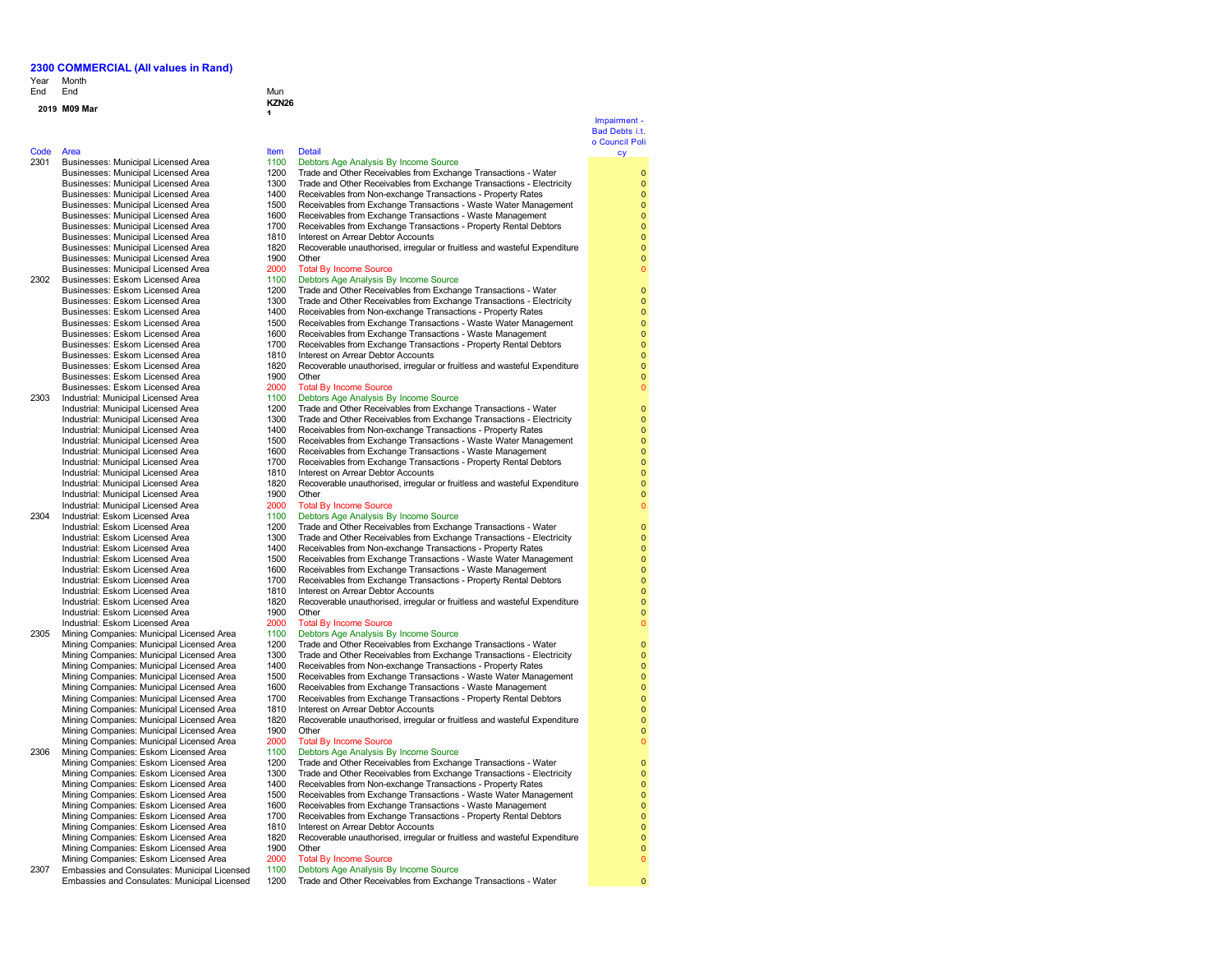## Year End Month End Mun

# **<sup>2019</sup> M09 Mar KZN26**

| r |  |
|---|--|
|---|--|

**1**

| Code | Area                                               | <b>Item</b>  | <b>Detail</b>                                                             | $0 -$<br>30 Days     | $31 -$<br>60 Days    | $61 -$<br>90 Days | $91 -$<br>120 Days   | $121 -$<br>150 Days | $151 -$<br>180 Days  | $181$ Days $\cdot$<br>1 Year | Over 1<br>Year |            | bts Written Off<br><b>Total against Debtor</b><br>$\mathbf{s}$ |
|------|----------------------------------------------------|--------------|---------------------------------------------------------------------------|----------------------|----------------------|-------------------|----------------------|---------------------|----------------------|------------------------------|----------------|------------|----------------------------------------------------------------|
|      |                                                    | 1300         | Trade and Other Receivables from Exchange Transactions - Electricity      | $\Omega$             | $\Omega$             | $\Omega$          | $\Omega$             | $\Omega$            | $\Omega$             | $\Omega$                     | $\Omega$       | $\Omega$   |                                                                |
|      | Embassies and Consulates: Municipal Licensed       | 1400         |                                                                           | $\Omega$             | $\Omega$             |                   | $\Omega$             | $\Omega$            | $\Omega$             |                              |                |            |                                                                |
|      | Embassies and Consulates: Municipal Licensed       |              | Receivables from Non-exchange Transactions - Property Rates               |                      | $\Omega$             |                   | $\Omega$             |                     | $\Omega$             | $\Omega$<br>$\Omega$         |                |            |                                                                |
|      | Embassies and Consulates: Municipal Licensed       | 1500         | Receivables from Exchange Transactions - Waste Water Management           | $\Omega$             |                      |                   |                      |                     |                      |                              |                |            |                                                                |
|      | Embassies and Consulates: Municipal Licensed       | 1600         | Receivables from Exchange Transactions - Waste Management                 | $\Omega$             | $\Omega$             |                   | $\Omega$             | $\Omega$            | $\Omega$             | $\Omega$                     |                |            |                                                                |
|      | Embassies and Consulates: Municipal Licensed       | 1700         | Receivables from Exchange Transactions - Property Rental Debtors          | $\Omega$             | $\Omega$             |                   | $\Omega$             | $\Omega$            | $\Omega$             | $\Omega$                     |                |            |                                                                |
|      | Embassies and Consulates: Municipal Licensed       | 1810         | Interest on Arrear Debtor Accounts                                        | $\Omega$             | $\Omega$             |                   | $\Omega$             | $\Omega$            | $\Omega$             | $\Omega$                     |                |            |                                                                |
|      | Embassies and Consulates: Municipal Licensed       | 1820         | Recoverable unauthorised, irregular or fruitless and wasteful Expenditure | $\Omega$             | $\Omega$             |                   | n                    | $\Omega$            | $\Omega$             | $\Omega$                     |                |            |                                                                |
|      | Embassies and Consulates: Municipal Licensed       | 1900         | Other                                                                     |                      | $\Omega$             |                   | $\Omega$             | $\Omega$            | $\Omega$             | $\Omega$                     |                |            |                                                                |
|      | Embassies and Consulates: Municipal Licensed       | 2000         | <b>Total By Income Source</b>                                             | $\Omega$             | $\Omega$             |                   |                      | $\Omega$            | $\Omega$             |                              |                |            |                                                                |
| 2308 | Embassies and Consulates: Eskom Licensed Area 1100 |              | Debtors Age Analysis By Income Source                                     |                      |                      |                   |                      |                     |                      |                              |                |            |                                                                |
|      | Embassies and Consulates: Eskom Licensed Area 1200 |              | Trade and Other Receivables from Exchange Transactions - Water            | $\Omega$             | $\Omega$             |                   | $\Omega$             | $\Omega$            | $\Omega$             |                              |                |            |                                                                |
|      | Embassies and Consulates: Eskom Licensed Area 1300 |              | Trade and Other Receivables from Exchange Transactions - Electricity      | $\Omega$             | $\Omega$             |                   | $\Omega$             | $\Omega$            | $\Omega$             | $\Omega$                     |                |            |                                                                |
|      | Embassies and Consulates: Eskom Licensed Area 1400 |              | Receivables from Non-exchange Transactions - Property Rates               | $\Omega$             | $\Omega$             |                   | $\Omega$             | $\Omega$            | $\Omega$             | $\Omega$                     |                |            |                                                                |
|      | Embassies and Consulates: Eskom Licensed Area 1500 |              | Receivables from Exchange Transactions - Waste Water Management           | $\Omega$             | $\Omega$             |                   | $\Omega$             | $\Omega$            | $\Omega$             | $\Omega$                     |                |            |                                                                |
|      | Embassies and Consulates: Eskom Licensed Area 1600 |              | Receivables from Exchange Transactions - Waste Management                 | $\Omega$             | $\Omega$             |                   | $\Omega$             | $\sqrt{ }$          | $\Omega$             |                              |                |            |                                                                |
|      | Embassies and Consulates: Eskom Licensed Area 1700 |              | Receivables from Exchange Transactions - Property Rental Debtors          | $\Omega$             | $\Omega$             |                   |                      | $\Omega$            | $\Omega$             |                              |                |            |                                                                |
|      | Embassies and Consulates: Eskom Licensed Area 1810 |              | Interest on Arrear Debtor Accounts                                        | $\Omega$             | $\Omega$             |                   | $\Omega$             | $\sqrt{ }$          | $\Omega$             | $\Omega$                     |                |            |                                                                |
|      | Embassies and Consulates: Eskom Licensed Area 1820 |              | Recoverable unauthorised, irregular or fruitless and wasteful Expenditure |                      | $\Omega$             |                   | $\Omega$             |                     | $\Omega$             |                              |                |            |                                                                |
|      | Embassies and Consulates: Eskom Licensed Area 1900 |              | Other                                                                     | $\Omega$             | $\Omega$             | $\Omega$          | $\Omega$             | $\Omega$            | $\Omega$             | $\Omega$                     |                |            |                                                                |
|      | Embassies and Consulates: Eskom Licensed Area 2000 |              | <b>Total By Income Source</b>                                             |                      | n                    |                   | $\Omega$             | $\sqrt{2}$          | $\Omega$             |                              |                |            |                                                                |
| 2309 | Other: Municipal Licensed Area                     | 1100         | Debtors Age Analysis By Income Source                                     |                      |                      |                   |                      |                     |                      |                              |                |            |                                                                |
|      | Other: Municipal Licensed Area                     | 1200         | Trade and Other Receivables from Exchange Transactions - Water            | $\Omega$             | n                    |                   | $\Omega$             | $\Omega$            | $\Omega$             |                              |                |            |                                                                |
|      | Other: Municipal Licensed Area                     | 1300         | Trade and Other Receivables from Exchange Transactions - Electricity      | $\Omega$             | $\Omega$             |                   | $\Omega$             | $\Omega$            | $\Omega$             | $\Omega$                     |                |            |                                                                |
|      | Other: Municipal Licensed Area                     | 1400         | Receivables from Non-exchange Transactions - Property Rates               | $\Omega$             | $\Omega$             |                   | $\Omega$             | $\Omega$            | $\Omega$             | $\Omega$                     |                |            |                                                                |
|      | Other: Municipal Licensed Area                     | 1500         | Receivables from Exchange Transactions - Waste Water Management           | $\Omega$             |                      |                   |                      |                     | $\Omega$             |                              |                |            |                                                                |
|      | Other: Municipal Licensed Area                     | 1600         | Receivables from Exchange Transactions - Waste Management                 | $\Omega$             | $\Omega$             |                   | $\Omega$             | $\Omega$            | $\Omega$             |                              |                |            |                                                                |
|      | Other: Municipal Licensed Area                     | 1700         | Receivables from Exchange Transactions - Property Rental Debtors          | $\Omega$             | n                    |                   | $\Omega$             |                     | $\Omega$             | $\Omega$                     |                |            |                                                                |
|      | Other: Municipal Licensed Area                     | 1810         | Interest on Arrear Debtor Accounts                                        | $\Omega$             | $\Omega$             |                   |                      |                     | $\Omega$             |                              |                |            |                                                                |
|      | Other: Municipal Licensed Area                     | 1820         | Recoverable unauthorised, irregular or fruitless and wasteful Expenditure |                      | $\Omega$             |                   | $\Omega$             | $\Omega$            | $\Omega$             | n                            |                |            |                                                                |
|      | Other: Municipal Licensed Area                     | 1900         | Other                                                                     | $\Omega$             | $\Omega$             |                   | n                    | $\Omega$            | $\Omega$             | $\Omega$                     |                |            | $\Omega$                                                       |
|      | Other: Municipal Licensed Area                     | 2000         | <b>Total By Income Source</b>                                             | $\Omega$             | $\Omega$             |                   | $\Omega$             | $\Omega$            | $\Omega$             |                              |                |            |                                                                |
| 2310 | Other: Eskom Licensed Area                         | 1100         | Debtors Age Analysis By Income Source                                     |                      |                      |                   |                      |                     |                      |                              |                |            |                                                                |
|      | Other: Eskom Licensed Area                         | 1200         | Trade and Other Receivables from Exchange Transactions - Water            | $\Omega$             | $\Omega$             |                   | $\Omega$             | $\Omega$            | $\Omega$             |                              |                |            |                                                                |
|      | Other: Eskom Licensed Area                         | 1300         | Trade and Other Receivables from Exchange Transactions - Electricity      | $\Omega$             | $\Omega$             |                   | $\Omega$             | $\Omega$            | $\Omega$             |                              |                |            |                                                                |
|      | Other: Eskom Licensed Area                         | 1400         | Receivables from Non-exchange Transactions - Property Rates               | $\Omega$             | $\Omega$             |                   | $\Omega$             | $\Omega$            | $\Omega$             | $\Omega$                     |                |            |                                                                |
|      | Other: Eskom Licensed Area                         | 1500         | Receivables from Exchange Transactions - Waste Water Management           | $\Omega$             | $\Omega$             |                   | $\Omega$             | $\Omega$            | $\Omega$             | $\Omega$                     |                |            |                                                                |
|      | Other: Eskom Licensed Area                         | 1600         | Receivables from Exchange Transactions - Waste Management                 | $\Omega$             | $\Omega$             |                   | $\Omega$             | $\Omega$            |                      |                              |                |            |                                                                |
|      | Other: Eskom Licensed Area                         | 1700         | Receivables from Exchange Transactions - Property Rental Debtors          |                      |                      |                   | $\Omega$             |                     | $\Omega$             |                              |                |            |                                                                |
|      | Other: Eskom Licensed Area                         | 1810         | Interest on Arrear Debtor Accounts                                        | $\Omega$<br>$\Omega$ | $\Omega$<br>$\Omega$ |                   | $\Omega$<br>$\Omega$ | $\Omega$            | $\Omega$<br>$\Omega$ | $\Omega$<br>$\Omega$         |                |            |                                                                |
|      | Other: Eskom Licensed Area                         | 1820         | Recoverable unauthorised, irregular or fruitless and wasteful Expenditure |                      |                      |                   |                      |                     |                      |                              |                |            |                                                                |
|      | Other: Eskom Licensed Area                         | 1900         | Other                                                                     | $\Omega$<br>$\Omega$ | $\Omega$             | $\Omega$          | $\Omega$             | $\Omega$            | $\Omega$<br>$\Omega$ | $\Omega$                     |                |            |                                                                |
|      | Other: Eskom Licensed Area                         | 2000<br>1100 | <b>Total By Income Source</b><br>Debtors Age Analysis By Income Source    |                      |                      |                   |                      |                     |                      |                              |                |            |                                                                |
| 2399 | <b>TOTAL</b><br><b>TOTAL</b>                       | 1200         | Trade and Other Receivables from Exchange Transactions - Water            | $\Omega$             | $\Omega$             | $\Omega$          | $\mathbf{0}$         | $\mathbf{0}$        | $\Omega$             | $\Omega$                     |                | $\Omega$   |                                                                |
|      |                                                    | 1300         | Trade and Other Receivables from Exchange Transactions - Electricity      | 874 083              | 186 494              | $-37437$          | $-17581$             | 22 978              | 75 113               | 399 654                      | 837 571        | 2 340 874  |                                                                |
|      | <b>TOTAL</b>                                       | 1400         | Receivables from Non-exchange Transactions - Property Rates               | 440 554              | 733 653              | 201 814           | $-2016$              | 286 341             | 263 227              | 1778 664                     | 8779819        | 12 482 058 |                                                                |
|      | <b>TOTAL</b><br><b>TOTAL</b>                       | 1500         | Receivables from Exchange Transactions - Waste Water Management           | $\Omega$             | $\Omega$             | $\Omega$          | $\Omega$             | $\overline{0}$      | $\Omega$             | $\Omega$                     | $\Omega$       | $\Omega$   |                                                                |
|      | <b>TOTAL</b>                                       | 1600         | Receivables from Exchange Transactions - Waste Management                 | 46 403               | 66 118               | 28 487            | $-1$                 | 27 461              | 27 487               | 232 363                      | 1835355        | 2 263 673  |                                                                |
|      | <b>TOTAL</b>                                       | 1700         | Receivables from Exchange Transactions - Property Rental Debtors          | $\Omega$             | $\Omega$             | $\Omega$          | $\Omega$             | $\Omega$            | $\Omega$             | $\Omega$                     |                | $\Omega$   |                                                                |
|      | <b>TOTAL</b>                                       | 1810         | <b>Interest on Arrear Debtor Accounts</b>                                 | 244 929              | $\Omega$             | $\Omega$          | $\Omega$             | $\Omega$            | $\Omega$             | $\Omega$                     | $\Omega$       | 244 929    |                                                                |
|      | <b>TOTAL</b>                                       | 1820         | Recoverable unauthorised, irregular or fruitless and wasteful Expenditure | $\Omega$             | $\Omega$             |                   | $\Omega$             | $\Omega$            | $\Omega$             |                              | $\Omega$       | $\Omega$   |                                                                |
|      | <b>TOTAL</b>                                       | 1900         | Other                                                                     | $\Omega$             | $\Omega$             | $\Omega$          | $\Omega$             | $\overline{0}$      | $\Omega$             | $\Omega$                     | $\Omega$       | $\Omega$   |                                                                |
|      | <b>TOTAL</b>                                       | 2000         | <b>Total By Income Source</b>                                             | 1 605 970            | 986 265              | 192 864           | $-19598$             | 336 781             | 365 827              | 2 410 681                    | 11 452 745     | 17 331 533 |                                                                |
|      |                                                    |              |                                                                           |                      |                      |                   |                      |                     |                      |                              |                |            |                                                                |

Notes:

Municipal and Eskom licensed areas refer to the debt owed to the municipality on commercial properties situated in those areas which includes vacant land<br>Other includes educational institutions (crèches, school, universiti

### Actual Bad De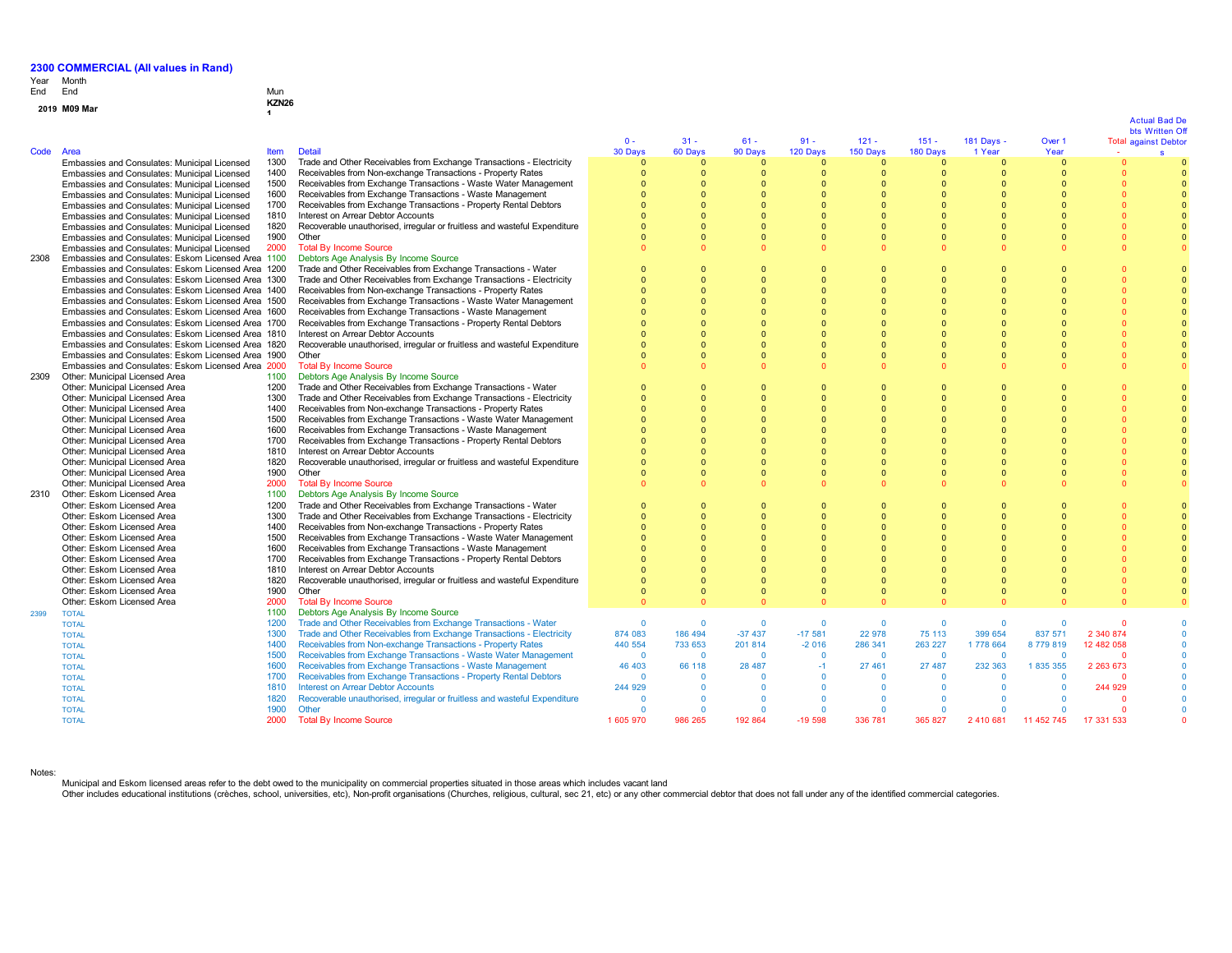Year Month End End End Mun

## **<sup>2019</sup> M09 Mar KZN26**

Code Area **Item Detail** Embassies and Consulates: Municipal Licensed Embassies and Consulates: Municipal Licensed Embassies and Consulates: Municipal Licensed Embassies and Consulates: Municipal Licensed Embassies and Consulates: Municipal Licensed Embassies and Consulates: Municipal Licensed Embassies and Consulates: Municipal Licensed Embassies and Consulates: Municipal Licensed Embassies and Consulates: Municipal Licensed 2308 Embassies and Consulates: Eskom Licensed Area 1100 Debtors Age Analysis By Income Source Embassies and Consulates: Eskom Licensed Area 120 Embassies and Consulates: Eskom Licensed Area 130 Embassies and Consulates: Eskom Licensed Area, 140 Embassies and Consulates: Eskom Licensed Area 150 Embassies and Consulates: Eskom Licensed Area 160 Embassies and Consulates: Eskom Licensed Area 170 Embassies and Consulates: Eskom Licensed Area 181 Embassies and Consulates: Eskom Licensed Area 1820 Embassies and Consulates: Eskom Licensed Area 190 Embassies and Consulates: Eskom Licensed Area 200<br>Other Municinal Licensed Area 110 2309 Other: Municipal Licensed Area 110<br>Other: Municipal Licensed Area 120 Other: Municipal Licensed Area 1200 Trade and Other Receives from Exchange Transactions - Water Transactions - Water<br>1300 Transactions - Water Transactions - Water Transactions - Water Transactions - Water Transactions - W Other: Municipal Licensed Area 1300 Trade and Other Receives from Exchange Transactions - Electricity - Electricity - Electricity - Electricity - Electricity - Electricity - Electricity - Electricity - Electricity - Electr Other: Municipal Licensed Area 140<br>Other: Municipal Licensed Area 150 Other: Municipal Licensed Area 150<br>Other: Municipal Licensed Area 160 Other: Municipal Licensed Area Other: Municipal Licensed Area 170<br>
Other: Municipal Licensed Area 181 Other: Municipal Licensed Area<br>
Other: Municipal Licensed Area<br>
182 Other: Municipal Licensed Area 182<br>
Other: Municipal Licensed Area 190 Other: Municipal Licensed Area 190<br>Other: Municipal Licensed Area 1900 Other: Municipal Licensed Area 2310 Other: Eskom Licensed Area 110<br>Other: Eskom Licensed Area 120 Other: Eskom Licensed Area 120<br>
Other: Eskom Licensed Area 130 Other: Eskom Licensed Area 130<br>Other: Eskom Licensed Area 140 Other: Eskom Licensed Area 140<br>Other: Eskom Licensed Area 150 Other: Eskom Licensed Area Other: Eskom Licensed Area 160<br>
Other: Eskom Licensed Area 170 Other: Eskom Licensed Area 170<br>Other: Eskom Licensed Area 181 Other: Eskom Licensed Area<br>
Other: Eskom Licensed Area<br>
182 Other: Eskom Licensed Area 182<br>
1820 Recoverable unauthorised, inclusive and wasteful Expenditure in the manufacture of the set of the manufacture or fruit expenditure in the manufacture or fruit expenditure in the manufac Other: Eskom Licensed Area Other: Eskom Licensed Area 200<br>TOTAL By Income Source Source Source Source Source Source Source Source Source Source Source Source Source Source Source Source Source Source Source Source Source Source Source Source Source 2399 TOTAL 1100 Debtors Age Analysis By Income Source

TOTAL **1900** Other

TOTAL 2000 Total By Income Source

**1**

### Impairment - Bad Debts i.t. o Council Poli cy

1300 Trade and Other Receivables from Exchange Transactions - Electricity<br>1400 Receivables from Non-exchange Transactions - Property Rates

- 1400 Receivables from Non-exchange Transactions Property Rates
- 1500 Receivables from Exchange Transactions Waste Water Management<br>1600 Receivables from Exchange Transactions Waste Management 1600 Receivables from Exchange Transactions - Waste Management<br>1700 Receivables from Exchange Transactions - Property Rental Debt
- 1700 Receivables from Exchange Transactions Property Rental Debtors<br>1810 Interest on Arrear Debtor Accounts
- 1810 Interest on Arrear Debtor Accounts<br>1820 Recoverable unauthorised, irregular 1820 Recoverable unauthorised, irregular or fruitless and wasteful Expenditure
- 1900 Other<br>2000 Total I

# Total By Income Source<br>Debtors Age Analysis By Income Source

| Embassies and Consulates: Eskom Licensed Area 1200 |      | Trade and Other Receivables from Exchange Transactions - Water            |  |
|----------------------------------------------------|------|---------------------------------------------------------------------------|--|
| Embassies and Consulates: Eskom Licensed Area 1300 |      | Trade and Other Receivables from Exchange Transactions - Electricity      |  |
| Embassies and Consulates: Eskom Licensed Area 1400 |      | Receivables from Non-exchange Transactions - Property Rates               |  |
| Embassies and Consulates: Eskom Licensed Area 1500 |      | Receivables from Exchange Transactions - Waste Water Management           |  |
| Embassies and Consulates: Eskom Licensed Area 1600 |      | Receivables from Exchange Transactions - Waste Management                 |  |
| Embassies and Consulates: Eskom Licensed Area 1700 |      | Receivables from Exchange Transactions - Property Rental Debtors          |  |
| Embassies and Consulates: Eskom Licensed Area 1810 |      | Interest on Arrear Debtor Accounts                                        |  |
| Embassies and Consulates: Eskom Licensed Area 1820 |      | Recoverable unauthorised, irregular or fruitless and wasteful Expenditure |  |
| Embassies and Consulates: Eskom Licensed Area 1900 |      | Other                                                                     |  |
| Embassies and Consulates: Eskom Licensed Area 2000 |      | <b>Total By Income Source</b>                                             |  |
| Other: Municipal Licensed Area                     | 1100 | Debtors Age Analysis By Income Source                                     |  |
| Other: Municipal Licensed Area                     | 1200 | Trade and Other Receivables from Exchange Transactions - Water            |  |
| Other: Municipal Licensed Area                     | 1300 | Trade and Other Receivables from Exchange Transactions - Electricity      |  |
| Other: Municipal Licensed Area                     | 1400 | Receivables from Non-exchange Transactions - Property Rates               |  |
| Other: Municipal Licensed Area                     | 1500 | Receivables from Exchange Transactions - Waste Water Management           |  |
| Other: Municipal Licensed Area                     | 1600 | Receivables from Exchange Transactions - Waste Management                 |  |
| Other: Municipal Licensed Area                     | 1700 | Receivables from Exchange Transactions - Property Rental Debtors          |  |
| Other: Municipal Licensed Area                     | 1810 | Interest on Arrear Debtor Accounts                                        |  |
| Other: Municipal Licensed Area                     | 1820 | Recoverable unauthorised, irregular or fruitless and wasteful Expenditure |  |
| Other: Municipal Licensed Area                     | 1900 | Other                                                                     |  |
| Other: Municipal Licensed Area                     | 2000 | <b>Total By Income Source</b>                                             |  |
| Other: Eskom Licensed Area                         | 1100 | Debtors Age Analysis By Income Source                                     |  |
| Other: Eskom Licensed Area                         | 1200 | Trade and Other Receivables from Exchange Transactions - Water            |  |
| Other: Eskom Licensed Area                         | 1300 | Trade and Other Receivables from Exchange Transactions - Electricity      |  |
| Other: Eskom Licensed Area                         | 1400 | Receivables from Non-exchange Transactions - Property Rates               |  |
| Other: Eskom Licensed Area                         | 1500 | Receivables from Exchange Transactions - Waste Water Management           |  |
| Other: Eskom Licensed Area                         | 1600 | Receivables from Exchange Transactions - Waste Management                 |  |
| Other: Eskom Licensed Area                         | 1700 | Receivables from Exchange Transactions - Property Rental Debtors          |  |
| Other: Eskom Licensed Area                         | 1810 | Interest on Arrear Debtor Accounts                                        |  |
| Other: Eskom Licensed Area                         | 1820 | Recoverable unauthorised, irregular or fruitless and wasteful Expenditure |  |
| Other: Eskom Licensed Area                         | 1900 | Other                                                                     |  |
| Other: Eskom Licensed Area                         | 2000 | <b>Total By Income Source</b>                                             |  |
| <b>TOTAL</b>                                       | 1100 | Debtors Age Analysis By Income Source                                     |  |
| <b>TOTAL</b>                                       | 1200 | Trade and Other Receivables from Exchange Transactions - Water            |  |
| <b>TOTAL</b>                                       | 1300 | Trade and Other Receivables from Exchange Transactions - Electricity      |  |
| <b>TOTAL</b>                                       | 1400 | Receivables from Non-exchange Transactions - Property Rates               |  |
| <b>TOTAL</b>                                       | 1500 | Receivables from Exchange Transactions - Waste Water Management           |  |
| <b>TOTAL</b>                                       | 1600 | Receivables from Exchange Transactions - Waste Management                 |  |
| <b>TOTAL</b>                                       | 1700 | Receivables from Exchange Transactions - Property Rental Debtors          |  |
| <b>TOTAL</b>                                       | 1810 | <b>Interest on Arrear Debtor Accounts</b>                                 |  |
| <b>TOTAL</b>                                       | 1820 | Recoverable unauthorised, irregular or fruitless and wasteful Expenditure |  |

### Notes:

Municipal and Eskom licensed areas refer to the debt owed to the municipality on commercial properties situated in those areas which i Other includes educational institutions (crèches, school, universities, etc), Non-profit organisations (Churches, religious, cultural, sec 21

TOTAL 1820 Recoverable unauthorised, irregular or fruitless and wasteful Expenditure<br>TOTAL 1900 Other